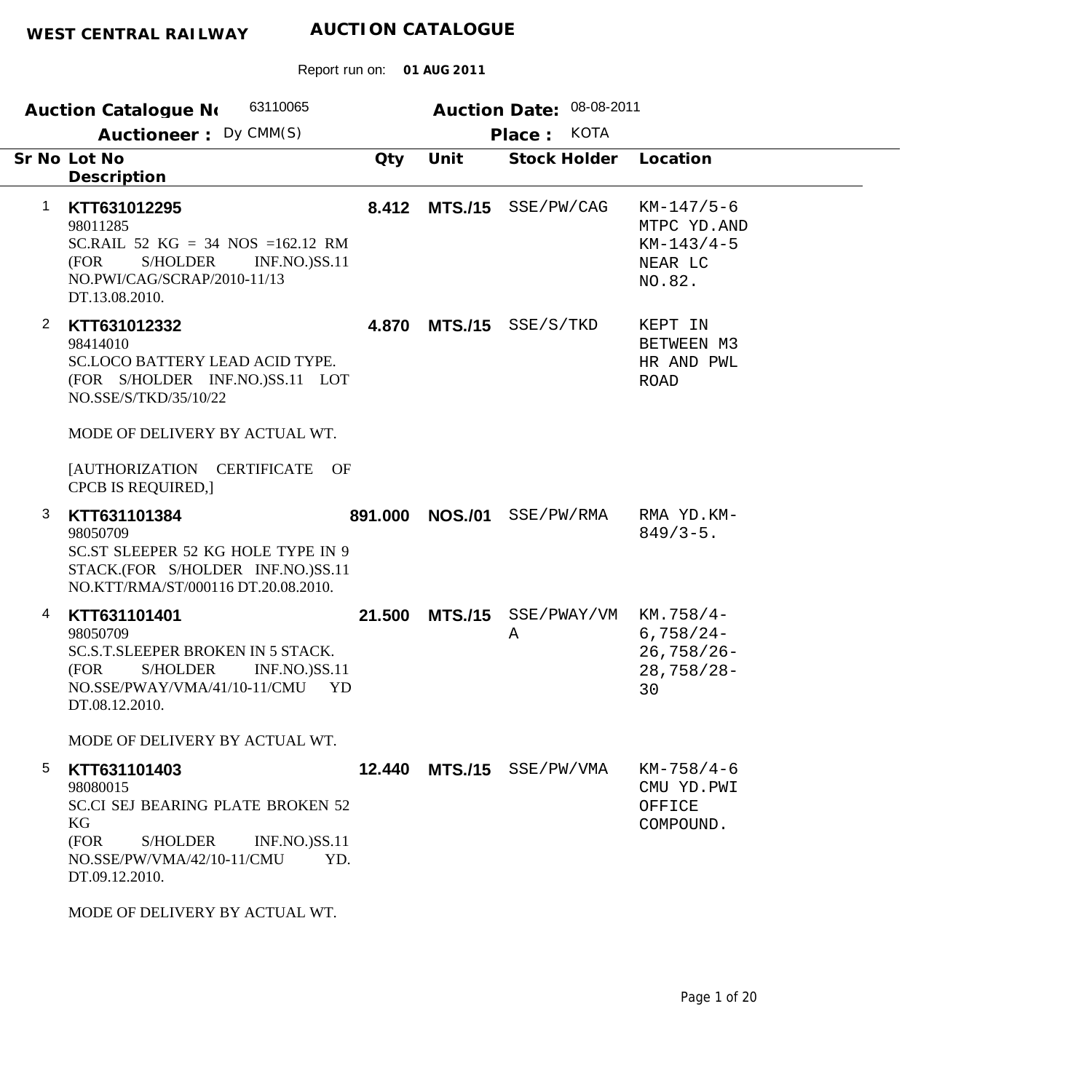|    | Sr No Lot No<br>Description                                                                                                                                                      | Qty     | Unit            | Stock Holder Location                       |                                                                                     |
|----|----------------------------------------------------------------------------------------------------------------------------------------------------------------------------------|---------|-----------------|---------------------------------------------|-------------------------------------------------------------------------------------|
| 6  | KTT631101407<br>98090800<br><b>SC.ST SLEEPER BROKEN 52 KG/90 R IN</b><br>13 STACK.<br>S/HOLDER<br>(FOR<br><b>INF.NO.)SS.11</b><br>NO.SSE/PW/N/GGC/SC./10-11/04<br>DT.12.06.2010. | 54.195  | <b>MTS./15</b>  | $SSE/PW/N/GG$ $KM-1091/31-$<br>$\mathsf{C}$ | 33 IN FRONT<br>SSE/P/GGC<br>OFFICE.                                                 |
|    | MODE OF DELIVERY BY ACTUAL WT.                                                                                                                                                   |         |                 |                                             |                                                                                     |
| 7  | KTT631102426<br>98050709<br>SC.U/S ST SLEEPER BROKEN 90 R/52 KG<br><b>BG</b><br>(FOR<br>S/HOLDER<br><b>INF.NO.)SS.11</b><br>NO.SE/PWAY/LKE/ST SLEEPER/10-11/282<br>DT.15.10.2010 |         |                 | 5.320 MTS./15 SSE/PW/LKE                    | SSE/PWAY/LK<br>E OFFICE<br>COMPOUND.                                                |
|    | MODE OF DELIVERY BY ACTUAL WT.                                                                                                                                                   |         |                 |                                             |                                                                                     |
| 8  | KTT631103550<br>98415918<br>SCRAP U/S WOODEN SLEEPERS OFF<br>$SIZE = 3050 NOS (FOR STOCK HOLDER)$<br>INF. NO. ) SSE/PW/N/GGC/SCRAP/10-<br>11/28 DT. 12.02.11                     |         | 149.602 MTS./15 | SSE/PW/N/GG<br>C                            | KM.<br>$1091/19-$<br>1092/09<br>SSE/PW/N/GG<br>C COMPOUND<br>AND RE<br><b>STORE</b> |
| 9  | KTT631104005<br>98050709<br>SCRAP ST SLEEPER ORDINERY 52 KG<br>90 R UNBROKEN 171 LBS<br>(FOR S/HOLDER INF.NO.) SS.11<br>NO.SSE/PW/SWM/ST/30 DT.19.02.11                          | 900.000 | <b>NOS./01</b>  | SSE/PW/SWM                                  | KM-1029/19-<br>21                                                                   |
| 10 | KTT631104045<br>98050126<br>SCRAP GEAR CASE OF LOCO (FOR<br><b>S/HOLDER</b><br><b>INF.NO.)SS.11</b><br>NO.LOT<br>NO.SSE/S/TRS/35/10/53                                           |         |                 | 6.000 MTS./15 SSE/S/TKD                     | OPPOSITE<br>PIT WHEEL<br>LATHE.                                                     |
| 11 | KTT631104046<br>98050096<br>SCRAP TURNING & BORING (FOR<br><b>INF.NO.)SS.11</b><br>S/HOLDER<br>NO.LOT<br>NO.SSE/S/TRS/35/10/54                                                   |         |                 | 20.000 MTS./15 SSE/S/TKD                    | NEAR PIT<br>WHEEL<br>LATHE.                                                         |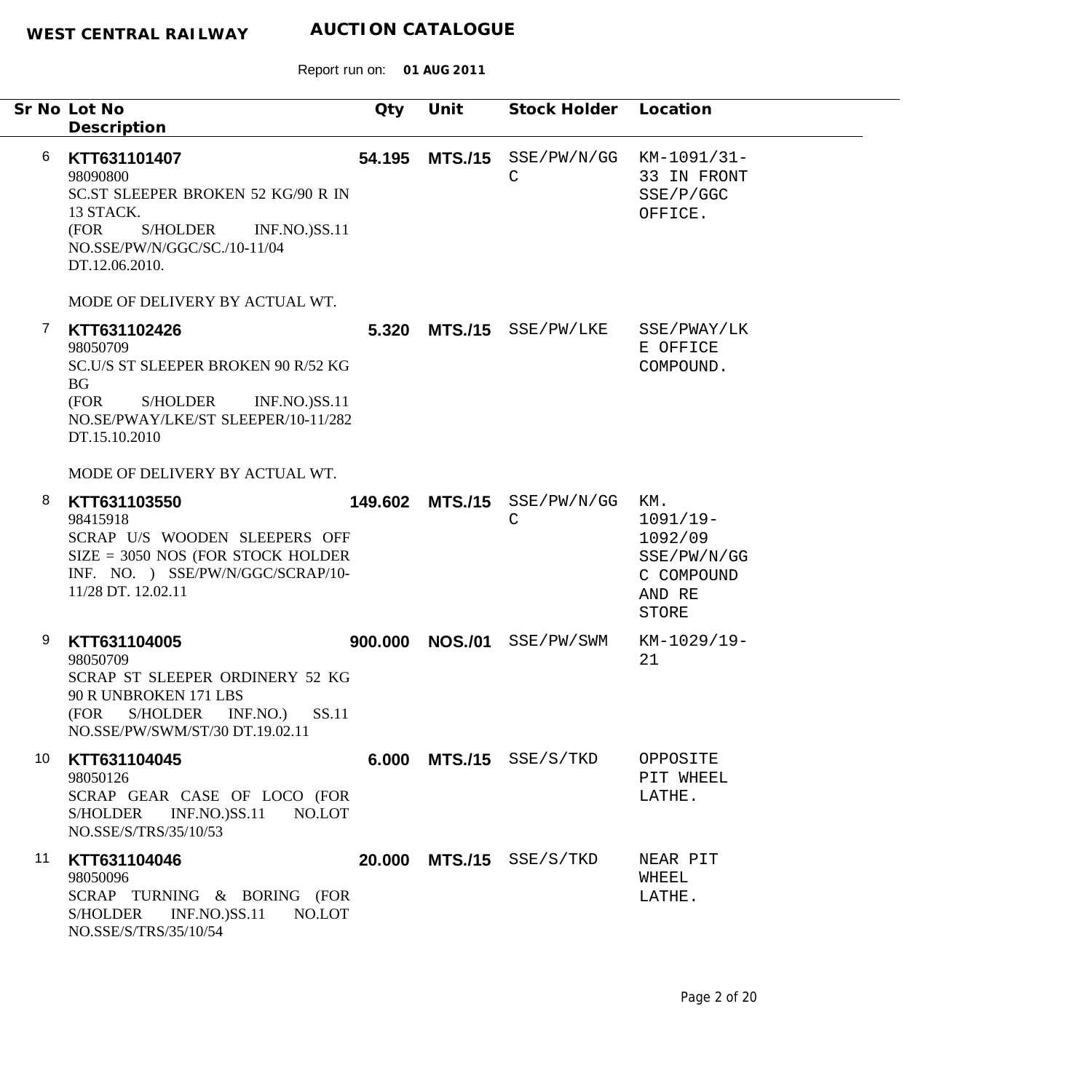|    | Sr No Lot No<br>Description                                                                                                                                                                       | Qty    | Unit           | Stock Holder Location      |                                                              |
|----|---------------------------------------------------------------------------------------------------------------------------------------------------------------------------------------------------|--------|----------------|----------------------------|--------------------------------------------------------------|
| 12 | KTT631104049<br>98413156<br>SCRAP BP & EP RUBBER HOSE,<br>RUBBER NOSE PAD, SIDE BEARER<br>WITH ATTACHMENT.<br>(FOR S/HOLDER INF.NO.)SS.11 NO.LOT<br>NO.SSE/S/TRS/35/10/57                         | 14.000 | <b>MTS./15</b> | SSE/S/TKD                  | NEAR<br>RD.BET.M3HR<br>TO PWL.                               |
| 13 | KTT631104053<br>98414010<br>SCRAP LOCO BATTERY LEAD ACID<br><b>TYPE</b><br>(FOR S/HOLDER INF.NO.)SS.11 NO.LOT<br>NO.SSE/S/TRS/35/10/61<br><b>[AUTORIZATION</b><br><b>CERTIFICATE</b><br><b>OF</b> | 5.431  |                | MTS./15 SSE/S/TKD          | NEAR RD.<br>BET. M3HR TO<br>PWL.                             |
| 14 | <b>CPCB IS REQUIRED.]</b><br>KTT631104054<br>98210154<br>SCRAP COPPER CABLE OF SORT AND<br>SIZES.<br>(FOR S/HOLDER INF.NO.)SS.11 NO.LOT<br>NO.SSE/S/TRS/35/10/62                                  |        |                | 870.000 KGS./13 SSE/S/TKD  | KEPT IN NF<br>SCRAP ROOM<br>ADJACENT TO<br>CUSTODY<br>STORE. |
|    | <b>JAUTHORIZATION</b><br><b>CERTIFICATE</b><br><b>IS</b><br><b>REQUIRED OF CPCB.]</b>                                                                                                             |        |                |                            |                                                              |
| 15 | KTT631104056<br>98237093<br><b>SCRAP SILVER TIPS</b><br>(FOR S/HOLDER INF.NO.)SS.11 NO.LOT<br>NO.SSE/S/TRS/35/10/64                                                                               | 3.800  |                | $KGS./13$ SSE/S/TKD        | IN CUSTODY<br>STORE.                                         |
| 16 | KTT631104058<br>98200070<br>SCRAP BRASS RELEASED FROM LOCO<br><b>SPARE PARTS</b><br>(FOR S/HOLDER INF.NO.)SS.11 NO.LOT<br>NO.SSE/S/TRS/35/10/66                                                   |        |                | 1072.000 KGS./13 SSE/S/TKD | IN CUSTODY<br>STORE.                                         |
| 17 | KTT631104059<br>98210129<br><b>SCRAP COPPER WINDING WIRE.</b><br>(FOR S/HOLDER INF.NO.)SS.11 NO.LOT<br>NO.SSE/S/TRS/35/10/67                                                                      |        |                | 215.000 KGS./13 SSE/S/TKD  | IN CUSTODY<br>STORE.                                         |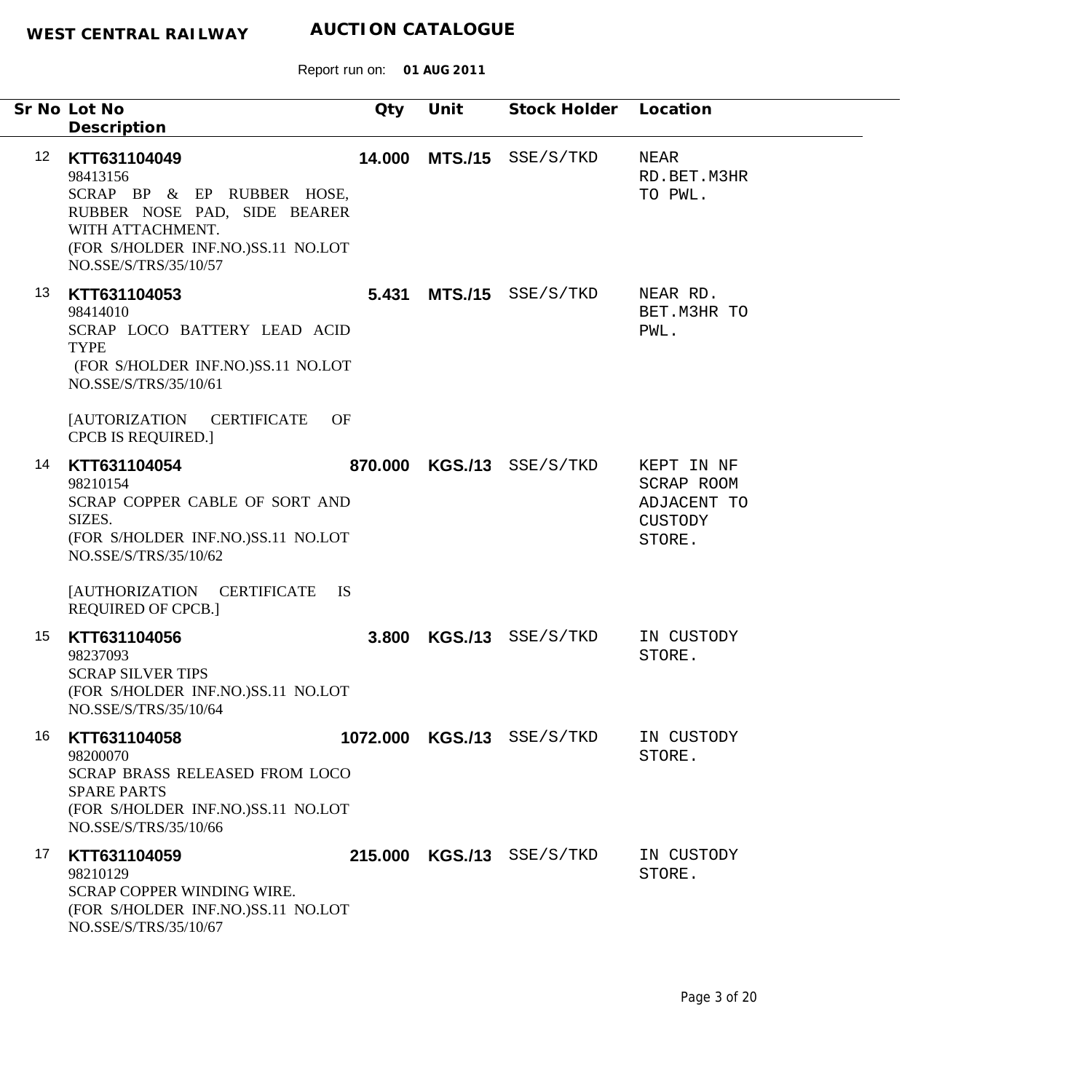| 18<br>KTT631107086<br>170.705<br><b>MTS./15</b><br>SSE/TELE/CT<br>(GQL KM-1/4<br>$(A)$ FERROUS = 142.347 MTS<br>O/KOTA<br>TO SMPA KM-<br>$1-SCRAP$ POLE (TUBELAR) = 1223 NOS<br>79/8<br>$2-SCRAP$ BRACKET = 2428 NOS<br>SECTION.)<br>3-SCRAP U CLAMP WITH NUT $= 2428$<br><b>NOS</b><br>4-SCRAP STALK $PIN = 8095 NOS$<br>5-SCRAP V SHAPE BRACKET = NIL<br>6-SCRAP CLAMP WITH NUT BOLT $= 572$<br><b>NOS</b><br>$7-SCRAP$ TIE PATTI = 1103 NOS                                                      | Unit<br>Stock Holder<br>Location | Qty | Sr No Lot No                                |  |
|-----------------------------------------------------------------------------------------------------------------------------------------------------------------------------------------------------------------------------------------------------------------------------------------------------------------------------------------------------------------------------------------------------------------------------------------------------------------------------------------------------|----------------------------------|-----|---------------------------------------------|--|
|                                                                                                                                                                                                                                                                                                                                                                                                                                                                                                     |                                  |     |                                             |  |
| $9-SCRAP BAT = 298 NOS$<br>$10-SCRAP CAP = 389 NOS$<br>11-SCRAP GI WIRE = $203556$ MTRS<br>12-SCRAP GI WIRE OF ACSR = $362538$<br><b>MTRS</b><br>$(B)$ NON-FERROUS = 20.627 MTS<br>$1-ACSR$ WIRE = 362538 MTRS<br>$(C)$ PORCELINE = 7.731 MTS<br>$1$ -INSULATOR (PORCELINE) = 8095 NOS<br>(FOR S/HOLDER INF.NO.)SS.11 NO.NIL<br>DT.NIL<br>MODE OF DELIVERY BY ACTUAL WT.<br>1-NOTE:-DIGGING & DISMENTLING OF<br>MATERIAL ALSO INCLUDED IN THE<br>DELIVERY PROCESS.<br>2-THE LENGHT OF THE POLES ARE |                                  |     | Description<br>8-SCRAP STAY SET = $572$ NOS |  |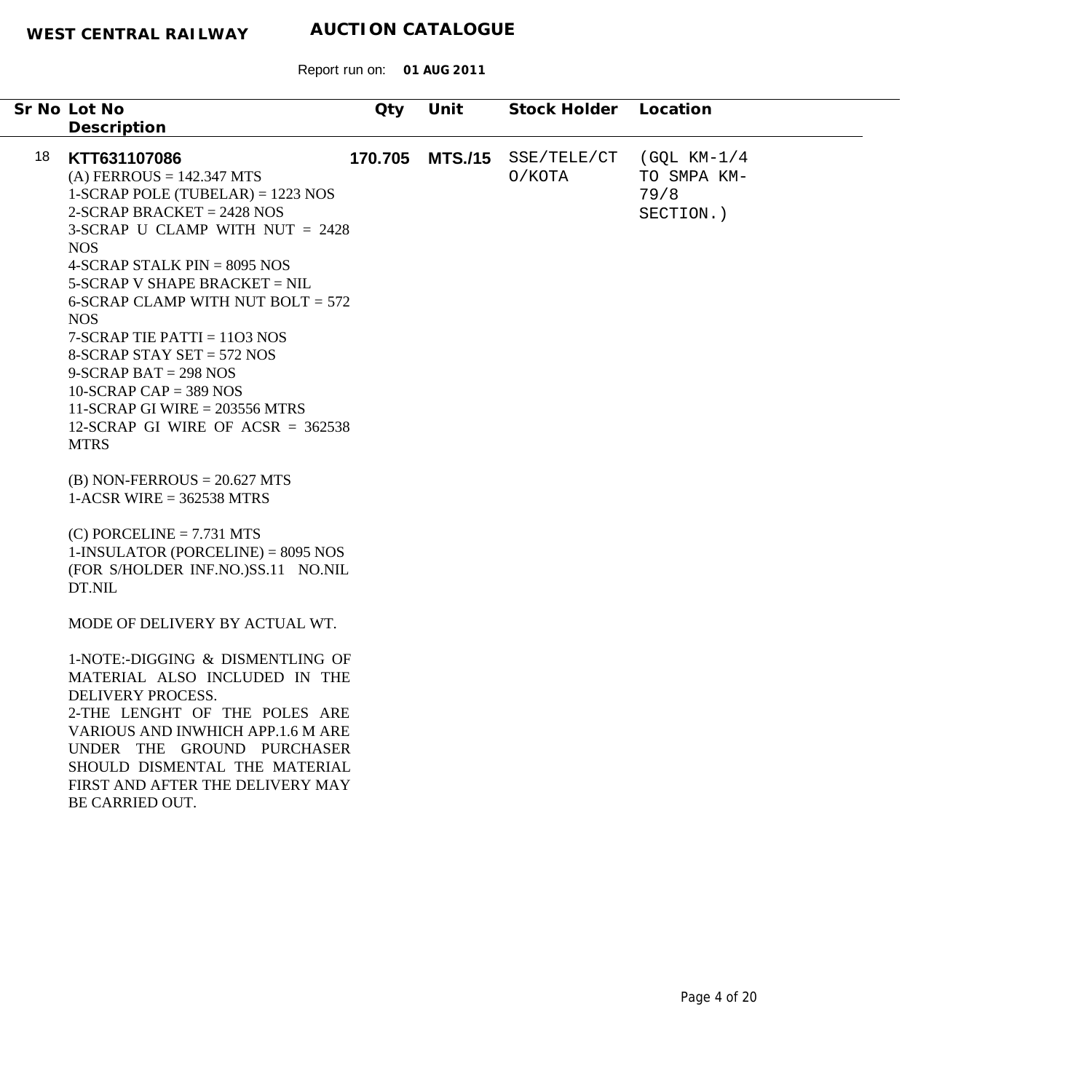|    | Sr No Lot No<br>Description                                                                                                                                                                                                                                                                                                                                                                                                                                                            | Qty   | Unit           | Stock Holder Location         |                                                                                                                                                                                  |
|----|----------------------------------------------------------------------------------------------------------------------------------------------------------------------------------------------------------------------------------------------------------------------------------------------------------------------------------------------------------------------------------------------------------------------------------------------------------------------------------------|-------|----------------|-------------------------------|----------------------------------------------------------------------------------------------------------------------------------------------------------------------------------|
| 19 | KTT631107087<br>98030103<br>SCRAP U/S C/RAILS, T/R,L.C.CHECK<br>RAILS,<br><b>BUILTUP</b><br>XING, S/RAILS, SWITCHESE<br><b>ETC.52</b><br>KG/90 R/90 LBS WITH ATTACHMENT OF<br><b>SLIDE</b><br><b>CHAIR/WITHOUT</b><br><b>SLIDE</b><br>CHAIR, NUT, BOLT, WASHER, DISTANCE<br>BLOCK ETC.[IN 2<br>STACK.](FOR<br><b>S/HOLDER</b><br><b>INF.NO.)SS.11</b><br>NO.SSE/PWAY/C/KTT/10-11/012<br>DT.14.02.2011.<br>NOTE:-MODE<br>OF<br>DELIVERY<br>BY<br><b>ACTUAL WT.</b>                      |       | 16.703 MTS./15 | SSE/PW/C/KO<br>TA             | 1-KTT YARD<br>BET.KM-<br>KTT/1061A-<br>KTT/1063<br>NEAR PIT<br>LINE 2-KTT<br>YARD<br>SHUNTING<br>NEEK LINE<br>NEAR DISEL<br>PUMP BEHIND<br>CHI OFFICE<br><b>KTT</b><br>COMPOUND. |
| 20 | KTT631107089<br>98080012<br>SCRAP U/S RAILS 60 KG = $0.352$ MTS<br>$52KG = 8.474 MTS$ BELOW 1 MTR LONG<br><b>NOS</b><br>(FOR<br><b>S/HOLDER</b><br>745<br>$=$<br>INF.NO.)SS.11 NO.SSE/PWAY/C/KTT/10-<br>11/017 DT.28.03.2011.                                                                                                                                                                                                                                                          | 8.826 |                | $MTS./15$ $SSE/PW/C/KO$<br>TA | OFFICE<br>COMPOUND<br>SSE/PWAY/C/<br>KOTA.                                                                                                                                       |
|    | NOTE:-MODE<br>OF<br>DELIVERY<br>BY<br><b>ACTUAL WT.</b>                                                                                                                                                                                                                                                                                                                                                                                                                                |       |                |                               |                                                                                                                                                                                  |
| 21 | KTT631107093<br>SCRAP DISEL GENERATOR SET 125<br><b>KVA</b><br><b>WITH</b><br><b>DIESEL</b><br><b>ENGINE</b><br><b>GENERATOR WITH DETAILS</b><br>A-DIESEL GENERATOR SET 125 KVA<br>DEUTZ COMPLETE WITH ALTERNATOR<br>ENGINE NO.1204224/2 A.NO.1204225/2<br>$ENO.177/393-96 = 01 SET$<br>B-DIESEL COMPRESSOR (KIRLOSKAR)<br>TYPE-AV SERIES-III BHP-6 RPM-1500<br>$ENO.14-72436 = 01 SET$<br>C-SCRAP DEUTZ SPARE PARTS AND T&<br>P ITEM = $68+27$ (FOR S/HOLDER<br>INF.NO.)SS.11 NO.NIL. |       | 1.000 NOS./01  | SSE/P/KOTA                    | SSE/P/OFFIC<br>E KOTA.                                                                                                                                                           |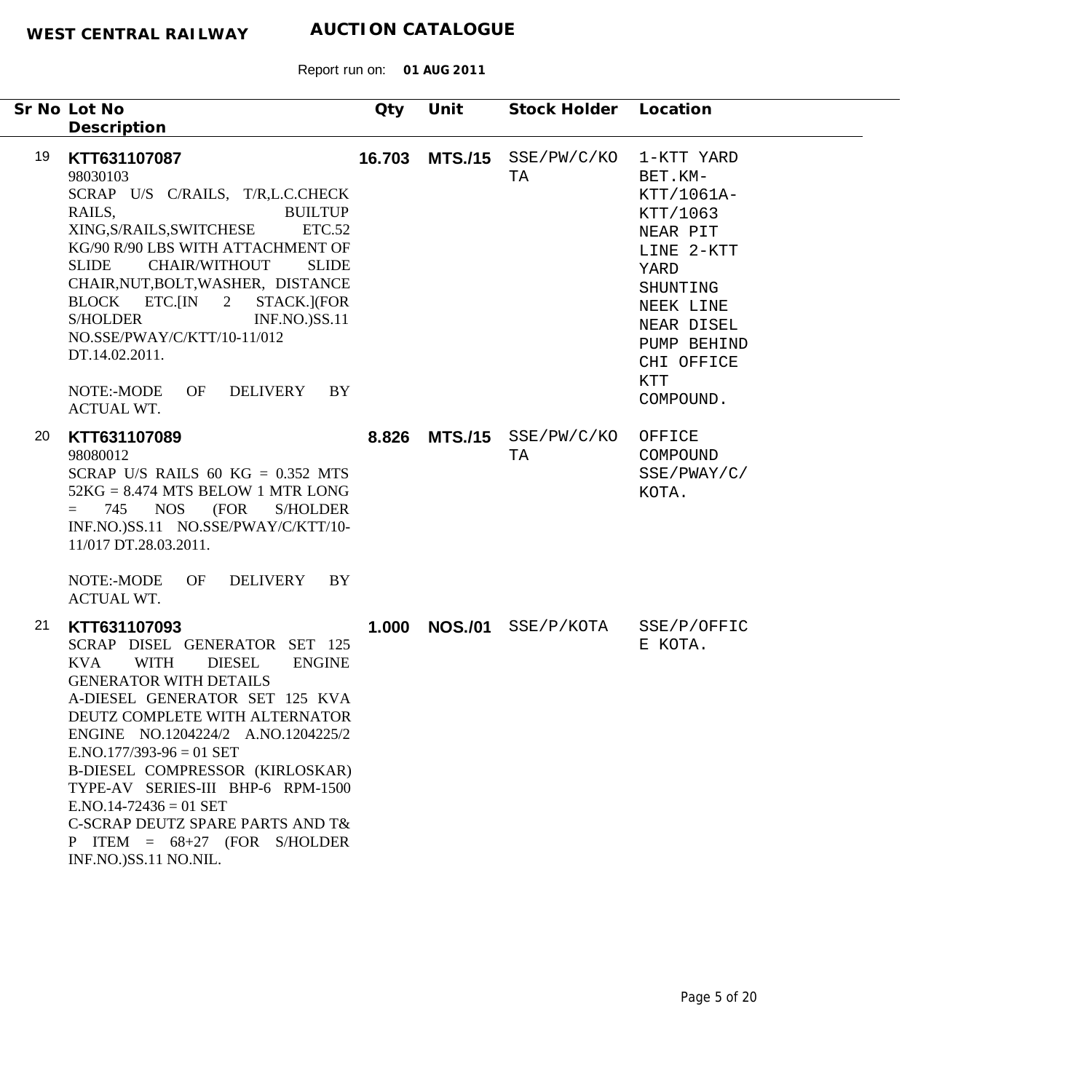Report run on: **01 AUG 2011**

|    | Sr No Lot No<br>Description                                                                                                                                                                                                                                                                                                                                                                                                                                                                                                                                                                                                                                                                   | Qty    | Unit           | Stock Holder | Location                                                                      |
|----|-----------------------------------------------------------------------------------------------------------------------------------------------------------------------------------------------------------------------------------------------------------------------------------------------------------------------------------------------------------------------------------------------------------------------------------------------------------------------------------------------------------------------------------------------------------------------------------------------------------------------------------------------------------------------------------------------|--------|----------------|--------------|-------------------------------------------------------------------------------|
| 22 | KTT631108097<br>98030103<br>SCRAP MS T/R, W/R, C/R, V/R<br>$1-T/R$ 52 KG $1:12 = 6.200$ MTS<br>$2-T/R$ 90 R $1:12 = 1.752$ MTS<br>$3-T/R$ 90 R $1:8-1/2 = 0.354$ MTS<br>$4-W/R$ 52 KG 1:12 = 6.467 MTS<br>$5-W/R$ 90 R 1:8-1/2 = 1.528 MTS<br>6-C/R 52 KG = $2.316$ MTS<br>$7-C/R$ 90 R = 0.882 MTS<br>$8-V/R$ 52 KG 1:12 = 4.368 MTS<br>$9-V/R$ 52 KG 1:8-1/2 = 0.268 MTS<br>$10-V/R$ 90 R $1:12 = 1.728$ MTS<br><b>TOTAL= 25.863 MTS</b><br>(FOR<br><b>S/HOLDER</b><br><b>INF.NO.)SS.11</b><br>NO.SE/PW/VMA/34/10-11/THUR YD.(MP)<br>DT.18.10.10.                                                                                                                                           | 25.863 | <b>MTS./15</b> | SSE/PW/VMA   | THUR YD.KM-<br>743/31,744/<br>1.[M.P.]                                        |
|    | MODE OF DELIVERY BY ACTUAL WT.                                                                                                                                                                                                                                                                                                                                                                                                                                                                                                                                                                                                                                                                |        |                |              |                                                                               |
| 23 | KTT631108098<br>98030103<br>SCRAP MS T/R, W/R, C/R, V/R<br>$1-T/R$ 52 KG $1:12 = 3.100$ MTS<br>2-T/R 52 KG 1:8-1/2 = 0.406 MTS<br>$3-T/R$ 90 R $1:12 = 1.168$ MTS<br>4-T/R 90 R 1:8-1/2 = 1.947 MTS<br>$5-W/R$ 52 KG $1:12 = 7.805$ MTS<br>6-W/R 52 KG 1:8-1/2 = 0.394 MTS<br>$7-W/R$ 90 R $1:12 = 1.337$ MTS<br>8-W/R 90 R 1:8-1/2 = 1.352 MTS<br>$9-C/R$ 52 KG = 13.896 MTS<br>$10-C/R$ 90 R = 5.292 MTS<br>$11-V/R$ 52 KG $1:12 = 5.712$ MTS<br>12-V/R 52 KG 1:8-1/2 = 0.268 MTS<br>$13-V/R$ 90 R $1:12 = 0.864$ MTS<br>$14-V/R$ 90 R $1:8-1/2 = 1.652$ MTS<br>$TOTAL = 45.193 MTS$<br>(FOR<br><b>S/HOLDER</b><br><b>INF.NO.)SS.11</b><br>NO.SE/PW/VMA/36/10-11/VMA YD.(MP)<br>DT.19.10.10 | 45.193 | <b>MTS./15</b> | SSE/PW/VMA   | KM-735/11-<br>$13,736/9-$<br>$13, 21 -$<br>$23, 23 - 25$<br>VMA YD.<br>[M.P.] |
|    |                                                                                                                                                                                                                                                                                                                                                                                                                                                                                                                                                                                                                                                                                               |        |                |              |                                                                               |

MODE OF DELIVERY BY ACTUAL WT.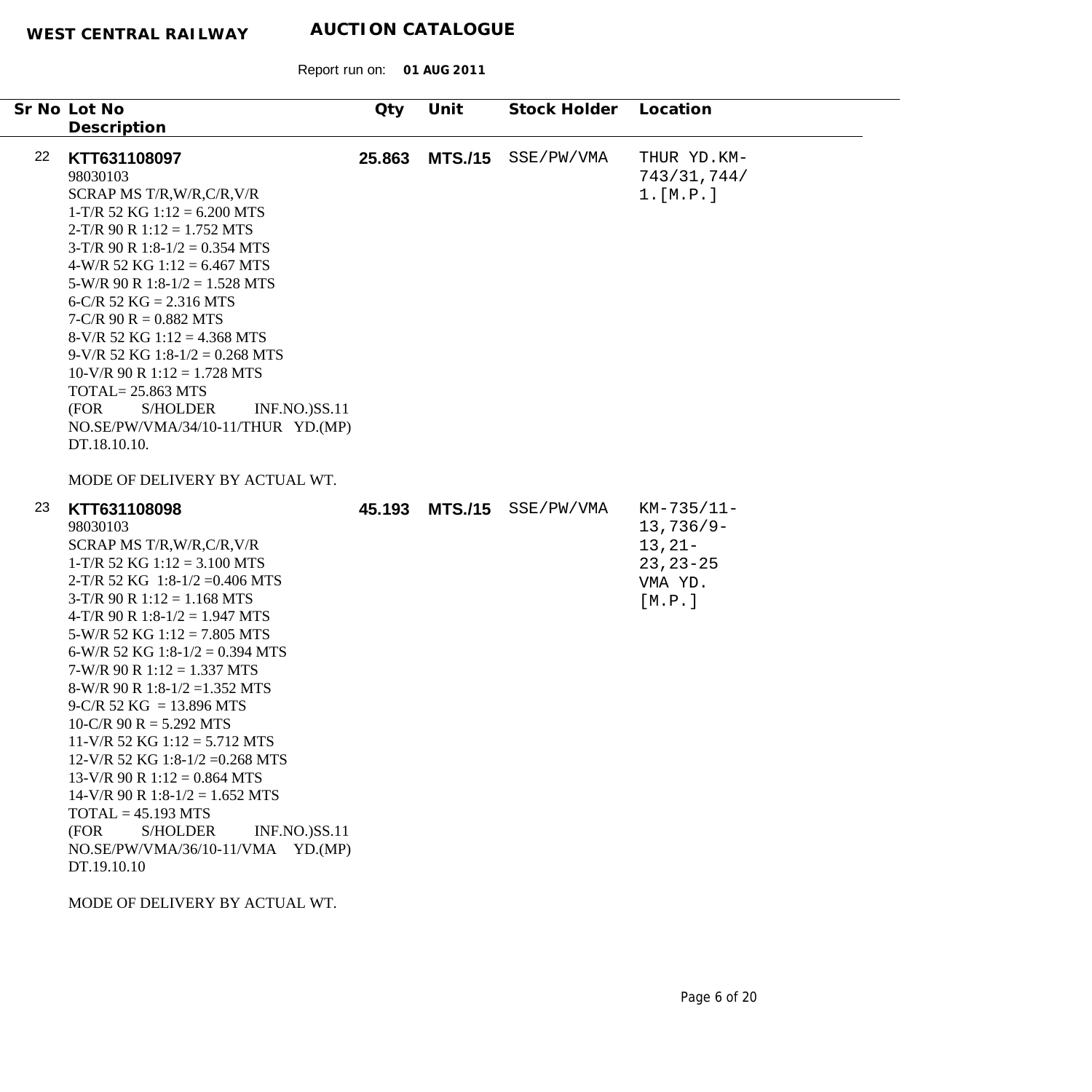|    | Sr No Lot No                                                                                                                                                                                                                                                                                                                                                                                                                                                                                                                                                                                                                                                    | Qty    | Unit           | Stock Holder | Location                                                         |
|----|-----------------------------------------------------------------------------------------------------------------------------------------------------------------------------------------------------------------------------------------------------------------------------------------------------------------------------------------------------------------------------------------------------------------------------------------------------------------------------------------------------------------------------------------------------------------------------------------------------------------------------------------------------------------|--------|----------------|--------------|------------------------------------------------------------------|
|    | Description                                                                                                                                                                                                                                                                                                                                                                                                                                                                                                                                                                                                                                                     |        |                |              |                                                                  |
| 24 | KTT631108099<br>98080015<br><b>SCRAP CI CMS XING</b><br>1-SC.CMS XING 52 KG 1:12 (PSC) = $4.716$<br><b>MTS</b><br>2-SC.CMS XING 52 KG 1:12 (W)= 5.760<br><b>MTS</b><br>(FOR<br><b>S/HOLDER</b><br><b>INF.NO.)SS.11</b><br>NO.SE/PW/VMA/35/10-11/THUR YD.(MP)<br>DT.18.10.10<br>MODE OF DELIVERY BY ACTUAL WT.                                                                                                                                                                                                                                                                                                                                                   | 10.476 | <b>MTS./15</b> | SSE/PW/VMA   | THUR YD.KM-<br>$743/31-$<br>744/1.[M.P.                          |
| 25 | KTT631108100<br>98080015<br><b>SCRAP CI CMS XING</b><br>1-SC.CMS XING 52 KG 1:12 (W) = $5.120$<br><b>MTS</b><br>2-SC.CMS XING 52 KG $1:12$ (PSC) = 3.930<br><b>MTS</b><br><b>S/HOLDER</b><br>(FOR<br><b>INF.NO.)SS.11</b><br>NO.SE/PW/VMA/38/10-11/CMU YD.(RAJ.)<br>DT.21.10.10                                                                                                                                                                                                                                                                                                                                                                                 | 9.050  | <b>MTS./15</b> | SSE/PW/VMA   | $KM-758/2-$<br>$4,758/32-$<br>34.                                |
| 26 | MODE OF DELIVERY BY ACTUAL WT.<br>KTT631108101<br>98030103<br>SCRAP MS T/R, W/R, C/R, V/R<br>$1-T/R$ 52 KG $1:12 = 5.890$ MTS<br>$2-T/R$ 52 KG 1:8-1/2 = 1.416 MTS<br>$3-W/R$ 52 KG $1:12 = 9.366$ MTS<br>4-W/R 52 KG 1:8-1/2 = 1.379 MTS<br>$5-W/R$ 90 R $1:12 = 0.382$ MTS<br>6-W/R 90 R 1:8-1/2 = 1.183 MTS<br>$7-C/R$ 52 KG = 4.825 MTS<br>8-C/R 90 R = $0.882$ MTS<br>$9-V/R$ 52 KG =1:12 = 6.048 MTS<br>$10-V/R$ 52 KG 1:8-1/2 = 0.804 MTS<br>$11-V/R$ 90 R $1:12 = 0.864$ MTS<br>$12-V/R$ 90 R $1:8-1/2 = 0.944$ MTS<br>(FOR<br>S/HOLDER<br><b>INF.NO.)SS.11</b><br>NO.SE/PW/VMA/37/10-11/CMU YD.(RAJ.)<br>DT.20.10.10<br>MODE OF DELIVERY BY ACTUAL WT. | 33.983 | <b>MTS./15</b> | SSE/PW/VMA   | $KM-758/2-$<br>$4,758/1-$<br>$3,758/28-$<br>$30,758/32 -$<br>34. |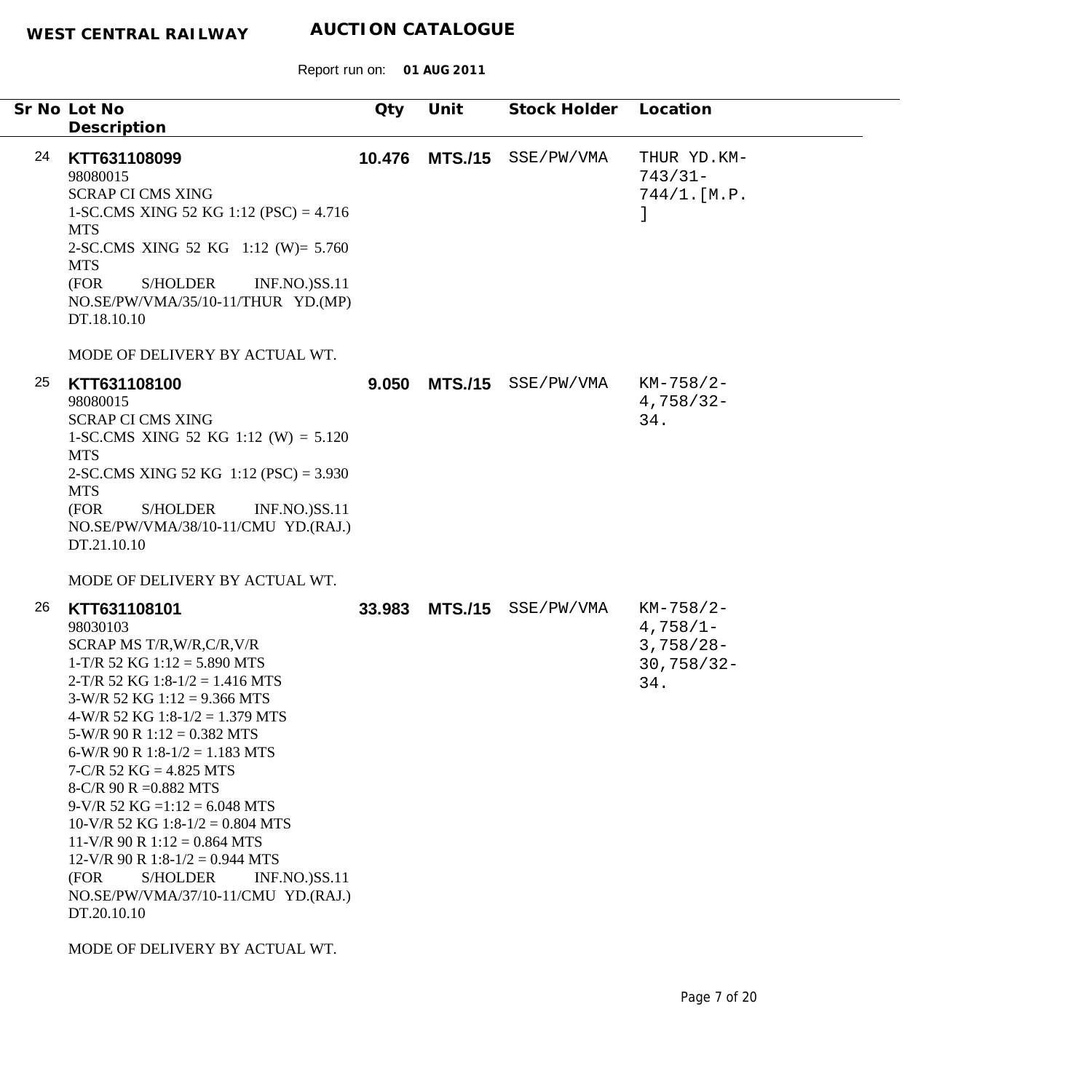| 63110066<br><b>Auction Catalogue No</b>                                                                                                                              | Auction Date: 08-08-2011     |                                         |
|----------------------------------------------------------------------------------------------------------------------------------------------------------------------|------------------------------|-----------------------------------------|
| Auctioneer: Dy CMM(S)                                                                                                                                                | Place: KOTA                  |                                         |
| Sr No Lot No<br>Qty<br>Description                                                                                                                                   | Stock Holder<br>Unit         | Location                                |
| $\mathbf 1$<br>631107000048<br>1.000<br><b>SCRAP</b><br><b>COND.AIR</b><br><b>COMPRESSOR</b><br>MODEL 2 HA-4 (IN 27 PCS)                                             | <b>NOS./01</b><br>DMS-X-KOTA | SCRAP R 1 L<br>SIDE NEAR<br>TREE NO.10  |
| $\mathbf{2}$<br>631107000055<br>SCRAP RUBBER AIR HOSE COUPLING<br><b>WITHOUT</b><br><b>OR</b><br><b>FERROUS</b><br>WITH<br>ATTACHMENT.                               | 15.000 MTS./15 DMS-X-KOTA    | SCRAP R 1 L<br>SIDE NEAR<br>TREE NO.15  |
| 3<br>631107000059<br>35.000<br><b>FERROUS</b><br><b>SCRAP</b><br><b>MATERIAL</b><br>CONSISTING OF L.B.SPRING OF<br>BOX, IRS, BVZ OF SORT AND SIZES.                  | MTS./15 DMS-X-KOTA           | SCRAP R 1 L<br>SIDE NEAR<br>TREE NO. 16 |
| 631107000066<br>4<br>2.000<br>SCRAP RUBBER HOSE PIPE AND<br>SYPHON PIPE WITH OR WITHOUT<br><b>FERROUS</b><br>ATTACHMENT.                                             | <b>MTS./15</b> DMS-X-KOTA    | SCRAP R 2 R                             |
| 5<br>631107000071<br>SCRAP COMPOSITE BRAKE BLOCKS OF<br>SORT AND SIZES WITH OR WITHOUT<br>ATTACHMENT.                                                                | 25000.000 KGS./13 DMS-X-KOTA | SCRAP R 3 R<br>SIDE                     |
| 6<br>631107000073<br>20.000<br><b>SCRAP</b><br><b>FERROUS</b><br><b>MATERIAL</b><br>CONSISTING OF GREASE SEAL OF<br><b>AND</b><br>SIZES.<br><b>SORT</b>              | <b>MTS./15</b> dms-x-kota    | SCRAP R 4 R                             |
| 7<br>631107000080<br>1.000<br><b>SCRAP COND.FUEL FIRE INCINERATOR</b><br><b>WITH</b><br><b>MOTOR</b><br>MAKE-MARIDI<br><b>ECOTHERM</b><br><b>LTD</b><br>PCS)<br>(02) | <b>NOS./01</b><br>DMS-X-KOTA | SC.YD.R 1 L<br>SIDE NEAR<br>TREE NO.10  |
| 8<br>631107000082<br>1.000<br>SCRAP<br><b>COND.MAHINDRA</b><br>&<br>MAHINDRA JEEP MODEL LMV 1987<br>NO.RNR 5871 CHASIS NO.DK-00143<br>ENGINE NO.DK-00193             | NOS./01 DMS-X-KOTA           | SC.YD.R 1 L<br>SIDE NEAR<br>TREE NO.11  |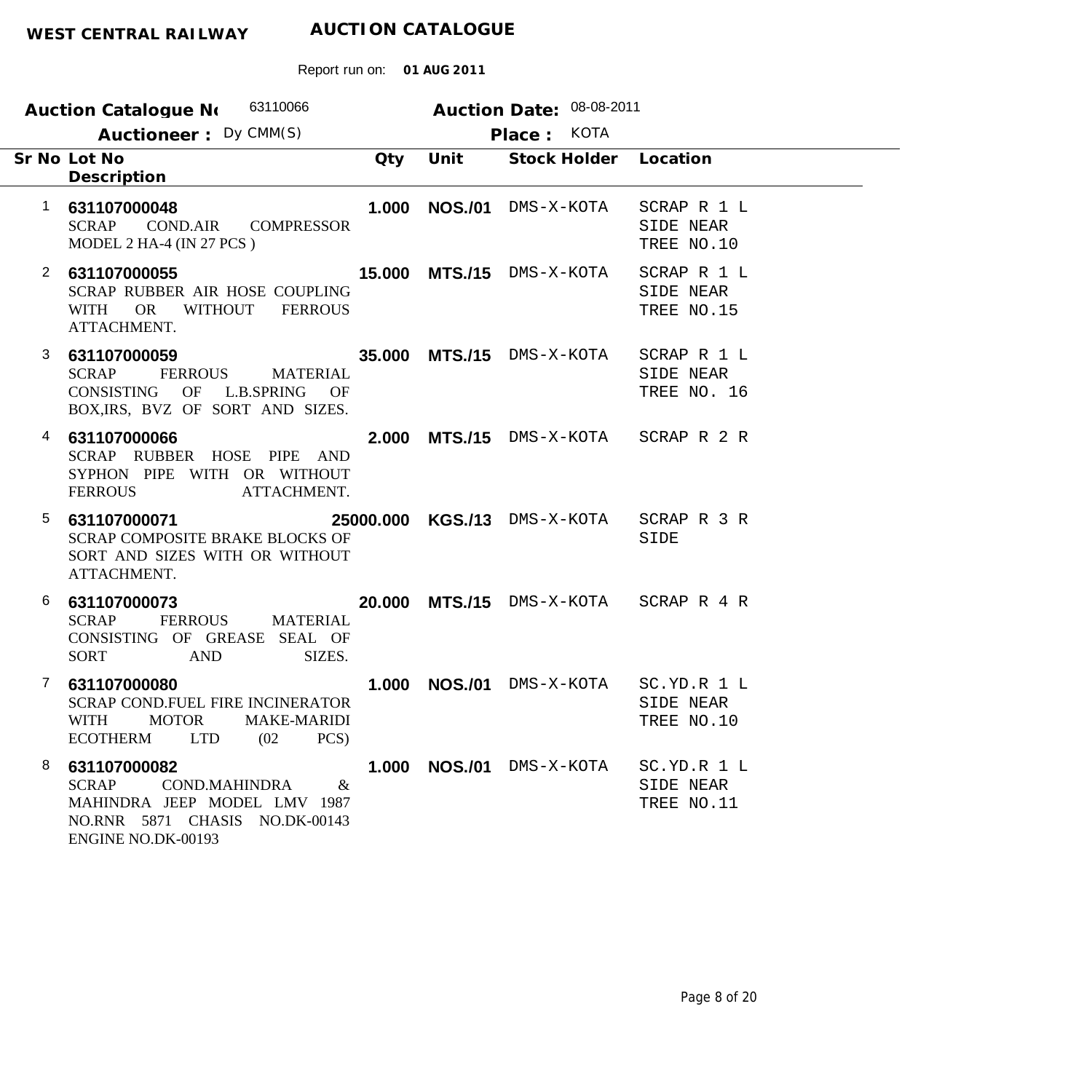| 63110067<br><b>Auction Catalogue No</b>                                                                                                                                                                                                                                                                            |                | Auction Date: 08-08-2011    |                                                                    |
|--------------------------------------------------------------------------------------------------------------------------------------------------------------------------------------------------------------------------------------------------------------------------------------------------------------------|----------------|-----------------------------|--------------------------------------------------------------------|
| Auctioneer: Dy CMM(S)                                                                                                                                                                                                                                                                                              |                | <b>KOTA</b><br>Place:       |                                                                    |
| Sr No Lot No<br>Qty<br>Description                                                                                                                                                                                                                                                                                 | Unit           | Stock Holder                | Location                                                           |
| $\mathbf{1}$<br>511.000<br>JBP631012493<br>98050709<br>SC.STEEL TROUGH SLEEPER OF 168<br>LBS IN 6 STACK. (FOR S/HOLDER<br><b>INF.NO.)SS.11</b><br>NO.JBP/N/STS/10-11/19<br>DT.29.09.2010.                                                                                                                          | <b>NOS./01</b> | SSE/PW/N/JB<br>$\, {\bf P}$ | BEHIND SSE<br>P-WAY STORE<br><b>JBP NEAR</b><br>NEW VIP<br>SIDING. |
| $\overline{2}$<br>JBP631101575<br>450.000<br>98413405<br>SC.CONDEMNED & USED CYCLONIC<br>SECONDARY FILTER<br>OF<br><b>DIESEL</b><br><b>LOCOMOTIVES</b><br>(FOR<br><b>S/HOLDER</b><br><b>INF.NO.)SS.11</b><br>NO.NKJ/SSE/D/2010/43 DT.31.12.2010                                                                    | <b>NOS./01</b> | SSE/LOCO/DL<br>S/NKJ        | MATERIAL<br>WILL BE<br>SUPPLIED<br>DLS NKJ.                        |
| 3<br>465,000<br>JBP631103727<br>98050709<br>SCRAP ST SLEEPER 168 LBS INTACT IN<br>12<br>STACK.(FOR<br><b>S/HOLDER</b><br>INF.NO.)SS.11 NO.BEHR/SS.11/STS-168<br>LBS/55 DT.08.01.2011.                                                                                                                              | <b>NOS./01</b> | SSE/PWAY/BE<br>HR           | $KM-1229/1-3$<br>DN SIDE<br>L/XING GATE<br>NO.56 C.                |
| 4<br>6.000<br>JBP631103752<br>98090800<br>SCRAP RUSTY KACHARA CONSITING<br>OF SHEETS, FILTERS, STRAINERS,<br><b>BARREL, AND</b><br><b>DAMAGED</b><br><b>OTHER</b><br>SHEET MATERIAL WITH MINOR NF<br>ATTACHMENT IN TWO STACKS. (FOR<br><b>INF.NO.)SS.11</b><br><b>S/HOLDER</b><br>NO.NKJ/SSE/D/2010/48 DT.10.02.11 | <b>MTS./15</b> | SSE/LOCO/DL<br>S/NKJ        | MATERIAL<br>WILL BE<br>SUPPLIED IN<br>DIESEL LOCO<br>SHED NKJ.     |
| 5<br>24.014<br>JBP631104008<br>98011285<br>SCRAP RAIL 88.5 LBS BH ABOVE 1 MTR<br>$LONG = 54 NOS = 546.02 RM (FOR)$<br>SS.11<br><b>S/HOLDER</b><br>INF.NO.<br>NO.JBP/N/R/10-11/25 DT.04.02.2011.                                                                                                                    |                | $MTS./15$ SSE/PW/N/JB<br>Ρ  | KM-990/8-9<br>DN SIDE<br>NEAR CYM<br>OFFICE.                       |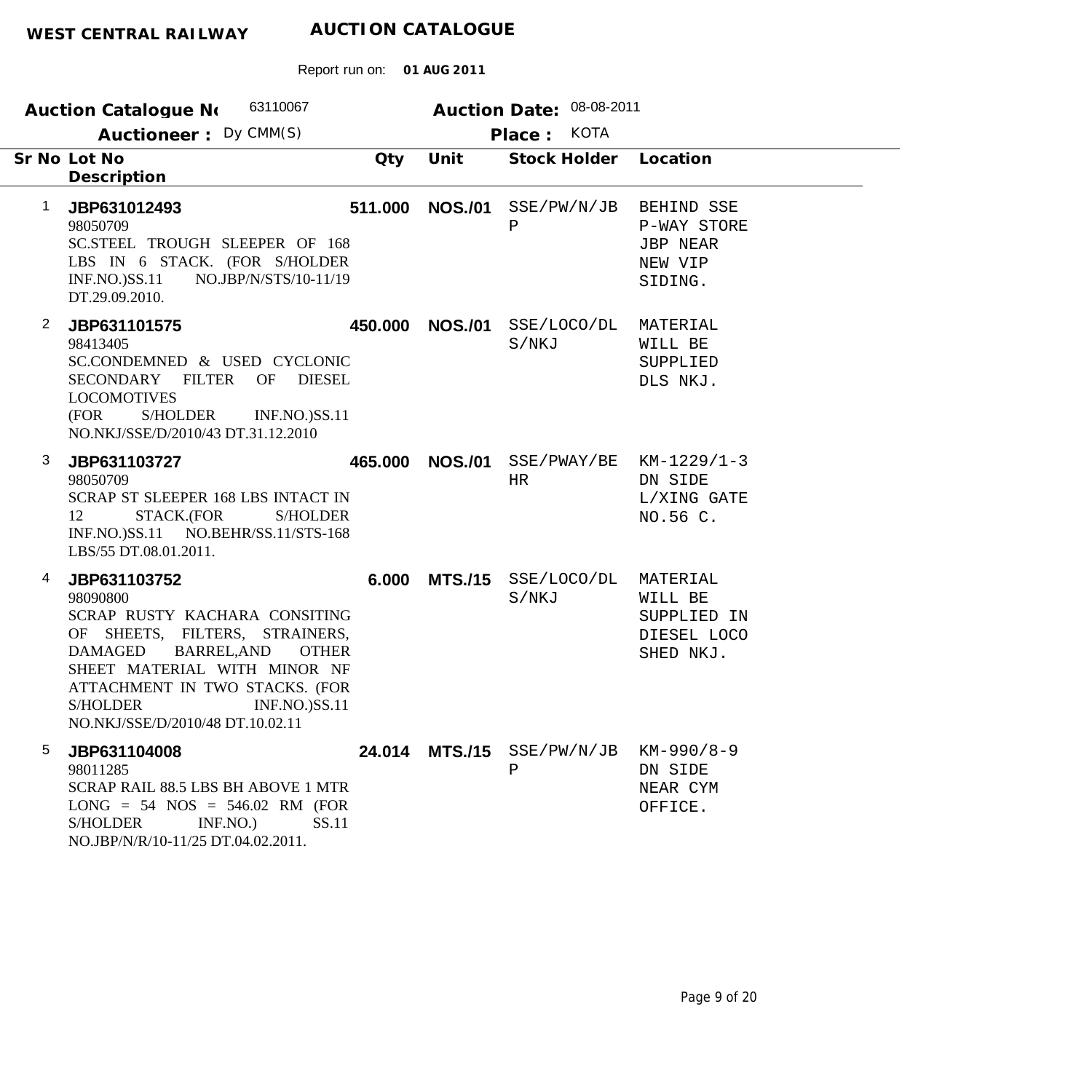|    | Sr No Lot No<br>Description                                                                                                                                                                                                         | Qty    | Unit           | Stock Holder                                              | Location                                             |
|----|-------------------------------------------------------------------------------------------------------------------------------------------------------------------------------------------------------------------------------------|--------|----------------|-----------------------------------------------------------|------------------------------------------------------|
| 6  | JBP631104016<br>98011285<br>SCRAP RAIL 90 LBS = 40 NOS = $168.74$<br>RM<br>SS.11<br>(FOR<br>S/HOLDER<br>INF.NO.)<br>NO.JBP/YD./R-90/16 DT.07.02.2011.                                                                               | 7.527  | <b>MTS./15</b> | SSE/PW/YARD<br>/JBP                                       | INFRONT OF<br>ART JBP KM-<br>991/0-1 UP<br>SIDE.     |
| 7  | JBP631104049<br>SCRAP EMPTY BATTERIES CASE OF<br>VARIOUS AH<br>SIZES INTACT OR<br>BROKEN (FOR S/HOLDER INF.NO.)SS.11<br>NO.KTE/S&T/C/10-11/11 DT.22.01.2011.                                                                        | 1.300  |                | $MTS./15$ $SSE/S&T/(C)$<br>KTE                            | SSE/SIGNAL/<br>C/KTE<br>OFFICE<br>CAMPUS.            |
| 8  | JBP631104050<br>SCRAP BATTERIES OF VARIOUS AH<br>SIZE INTACT WITH MINOR COPPER<br><b>ATTACHEMT</b><br>(FOR<br><b>S/HOLDER</b><br>NO.KTE/S&T/C/10-11/10<br>$INF.NO.$ ) $SS.11$<br>DT.14.01.11                                        | 20.500 | <b>MTS./15</b> | $\texttt{SSE}/\texttt{S\&T}/$ ( $\texttt{C}$ )<br>$/$ KTE | SSE/SIGNAL/<br>C/KTE<br>OFFICE<br>CAMPUS.            |
|    | [AUTHORIZATION CERTIFICATE]<br><b>IS</b><br><b>REQUIRED OF CPCB.]</b>                                                                                                                                                               |        |                |                                                           |                                                      |
| 9  | JBP631104051<br><b>SCRAP EMPTY CABLE WOODEN DRUM</b><br>OF VARIOUS SIZE RELEASED DOORS &<br>WINDOWS AND<br>RELEASED LOC<br>BOARDS OF WOOD & PLY. (FOR<br>S/HOLDER<br><b>INF.NO.)SS.11</b><br>DT.08.01.2011<br>NO.KTE/S&T/C/10-11/09 | 31.500 | <b>MTS./15</b> | $SSE/SET/$ (C)<br>$/$ KTE                                 | SSE/SIGNAL/<br>C/KTE<br>OFFICE<br>CAMPUS.            |
| 10 | JBP631104061<br>98210154<br><b>SCRAP</b><br><b>COPPER</b><br><b>CABLE</b><br><b>WITH</b><br>INSULATION AND LUG COMPONENTS<br>OF AC LOCO PART (FOR S/HOLDER<br>INF.NO.)SS.11 NO.NKJ/TRS/SC/2010-11/12<br>DT.09.02.2011               | 1.500  | <b>MTS./15</b> | SSE/ELS/NKJ                                               | MATERIAL<br>WILL BE<br>DELIVERED<br>FROM ELS<br>NKJ. |
|    | <b>[AUTHORIZATION</b><br><b>CERTIFICAT</b><br><b>IS</b><br><b>REQUIRED OF CPCB.]</b>                                                                                                                                                |        |                |                                                           |                                                      |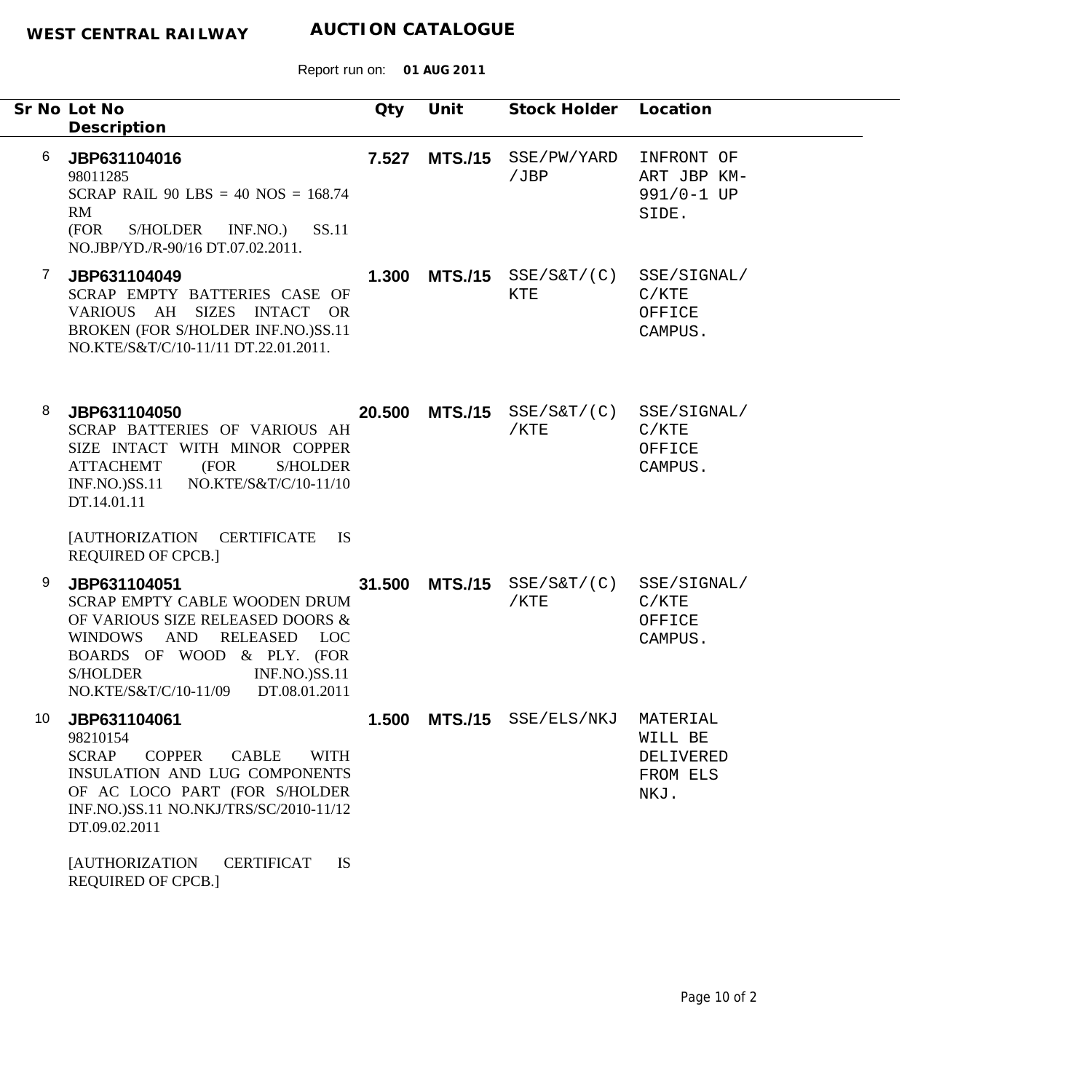|                 | Sr No Lot No<br>Description                                                                                                                                                                                                                                                                            | Qty    | Unit           | Stock Holder Location                |                                                   |
|-----------------|--------------------------------------------------------------------------------------------------------------------------------------------------------------------------------------------------------------------------------------------------------------------------------------------------------|--------|----------------|--------------------------------------|---------------------------------------------------|
| 11              | JBP631106066<br>98060025<br><b>SCRAP ES GIRDER SMALL FIXED WITH</b><br>ANGLES, PLATES BY RIVETING.(FOR<br><b>S/HOLDER</b><br><b>INF.NO.)SS.11</b><br>NO.SS.11/JBP/GAR/GIRDER/10-11/08<br>DT.30.01.2011.                                                                                                | 25.225 |                | MTS./15 SSE/PW/GAR                   | $KM-847/7-$<br>849/7 UP &<br>DN RD.               |
|                 | MODE OF DELIVERY BY ACTUAL WT.                                                                                                                                                                                                                                                                         |        |                |                                      |                                                   |
| 12 <sup>°</sup> | JBP631107084<br>SCRAP CS CONSISTING OF CBC HEAD,<br>DRAFT BACK<br>STAPPER,<br><b>FRONT</b><br>FOLLOWER, ALL COMPONENTS ARE<br>RELEASED<br><b>FROM</b><br>CBC<br><b>BOXN</b><br>WAGON.(FOR S/HOLDER INF.NO.)SS.11<br>LOT NO.JBP/NKJ/C&W/CS/05/11/162                                                    |        |                | 45.000 MTS./15 SSE/C&W/NKJ           | OSL ROH &<br>NSL COMPLEX<br>NKJ. (IN 3<br>STACK.) |
| 13              | JBP631107086<br>98050096<br><b>SCRAP FERROUS TURNING &amp; BORING</b><br>RELEASED FROM WHEEL TURNING &<br>BORING WORKS (FOR S/HOLDER<br><b>INF.NO.)SS.11</b><br><b>LOT</b><br>NO.JBP/STA/C&W/11/05/05 DT.14.05.11.                                                                                     |        | 30.000 MTS./15 | SSE/C&W/SAT ROH COMPLEX<br>NA        | STA.                                              |
| 14              | JBP631107093<br><b>COACH</b><br><b>SCRAP</b><br>CONDEMNED<br><b>CONSISITNG</b><br><b>OLD</b><br>OF<br>IRON, STEEL, WOOD, DECOLUM<br>$\&$<br>NONFERROUS ITEMS RELEASED FROM<br>CONDEMNED COACH NOS WC 84412 GS<br>& WC 84475GS(FOR S/HOLDER INF.NO.)<br>SS.11 LOT NO.JBP/C&W/COACH/02/11<br>DT.17.06.11 |        |                | 29.000 MTS./15 SSE/C&W/JBP LINE NO.5 | OF C&W SICK<br>LINE JBP.                          |
|                 | MODE PF DELIVERY BY ACTUAL WT.                                                                                                                                                                                                                                                                         |        |                |                                      |                                                   |
|                 | RETURNABLE ITEMS AS PER CME WCR<br><b>LETTER</b><br>WCR.M.C,02.705.VOL-II<br>$\&$<br><b>CEE</b><br><b>WCR</b><br>DT.28.04.2011<br>DT.12.02.09<br>L.NO.WCR.1.02.2107<br>ATTACHED.                                                                                                                       |        |                |                                      |                                                   |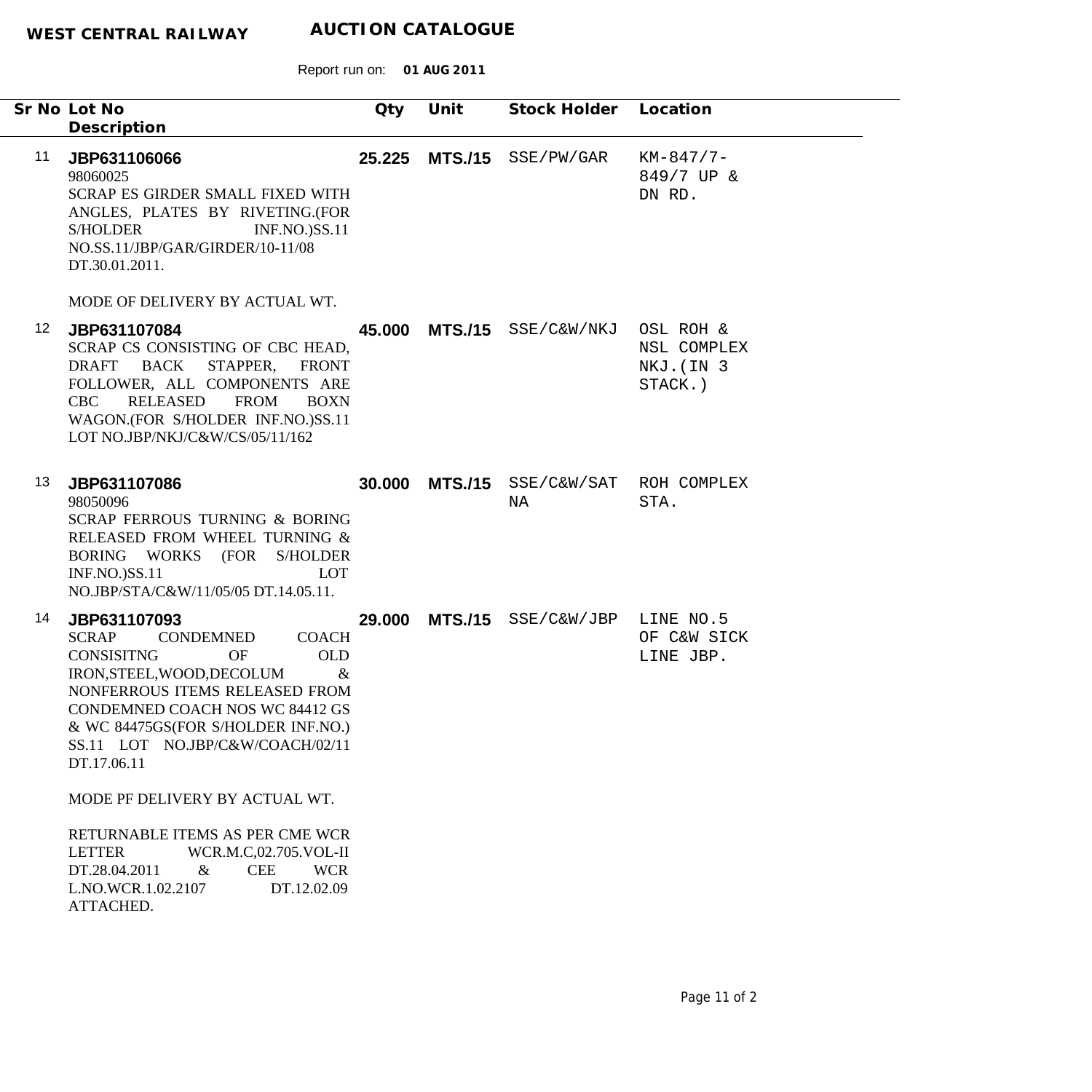|    | Sr No Lot No<br>Description                                                                                                                                                                                                                                                                                                                                                          | Qty     | Unit           | Stock Holder Location                         |                                                                                                                           |
|----|--------------------------------------------------------------------------------------------------------------------------------------------------------------------------------------------------------------------------------------------------------------------------------------------------------------------------------------------------------------------------------------|---------|----------------|-----------------------------------------------|---------------------------------------------------------------------------------------------------------------------------|
| 15 | JBP631107095<br>1-MAHINDRA & MAHINDRA MAKE<br>JEEP NO.MXY-9206 ENGINE/CHASIS<br>NO.DP-09853/500-D QTY= 01 NO.<br>2-MAHINDRA & MAHINDRA MAKE<br>JEEP NO.MZN-3260 ENGINE/CHASIS<br>NO.DK-02365/CJ-540-DP.<br>$QTY=01$<br>NO.(FOR S/HOLDER INF.NO.)SS.11<br>NO.SE(PW/C)/STA @ JBP/MV/SCRAP<br>DT.27.10.2010                                                                             |         |                | 2.000 NOS./01 SSE/PW/C/ST<br>Α                | SECTION<br><b>ENGINEER</b><br>(CONSTRUCTI<br>ON) JBP<br><b>STORES</b><br>DEPOT AT<br><b>JABALPUR</b><br>NEAR P/F<br>NO.4. |
| 16 | JBP631107096<br>1-SCRAP<br>HINDUSTAN MOTORS<br>MAKE,AMBASSADOR<br>CAR-MAR-3<br><b>ENGINE/CHASIS</b><br>NO.6-EH-083922/16-<br>$004522$ QTY= 01 NO.<br>2-SCRAP<br><b>HINDUSTAN</b><br><b>MOTORS</b><br>MAKE, AMBASSADOR CAR-MZN-3727<br>ENGINE/CHASIS NO.6-EH-037389/16-<br>004913 QTY= 01 NO.(FOR S/HOLDER<br>INF.NO.)SS.11 NO.SE(PW/C)/STA<br>$\omega$<br>JBP/MV/SCRAP DT.27.10.2010 | 2.000   |                | NOS./01 SSE/PW/C/ST<br>Α                      | SECTION<br><b>ENGINEER</b><br>(CONSTRUCTI<br>ON) JBP<br><b>STORES</b><br>DEPOT AT<br><b>JBP NEAR</b><br>$P/F NO.-4$       |
| 17 | JBP631107100<br>98011285<br>SCRAP RAIL 75 LBS (DH) = $147$ NOS<br>RM<br>(FOR<br>S/HOLDER<br>$=512.60$<br>INF.NO.)SS.11 NO.JBP/YD./10-11/R/75/09<br>DT.31.01.11                                                                                                                                                                                                                       |         |                | 19.032 MTS./15 SSE/PW/YARD INFRONT OF<br>/JBP | ASD GATE<br>$KM-995/4-5$ .                                                                                                |
| 18 | JBP631107101<br>98011285<br>SCRAP RAIL 52 KG = 21 NOS = $135.21$<br>RM (FOR S/HOLDER INF.NO.)SS.11<br>NO.JBP/YD./10-11/R/52/14 DT.31.01.11                                                                                                                                                                                                                                           | 7.016   |                | MTS./15 SSE/PW/YARD<br>/JBP                   | MML<br>PLATFORM<br>NO.3 DN<br>SIDE KM-<br>$986/5 - 6.$                                                                    |
| 19 | JBP631107102<br>98050709<br>SCRAP ROMANIA ST SLEEPER<br><b>INF.NO.)SS.11</b><br>(FOR<br><b>S/HOLDER</b><br>$NO.JBP/YD./10-11/ST$<br>ROMANIA/18<br>DT.02.03.11                                                                                                                                                                                                                        | 520.000 | <b>NOS./01</b> | SSE/PW/YARD<br>/JBP                           | INFRONT OF<br>ART/BDT/JBP<br>KM-991/0 UP<br>SIDE.                                                                         |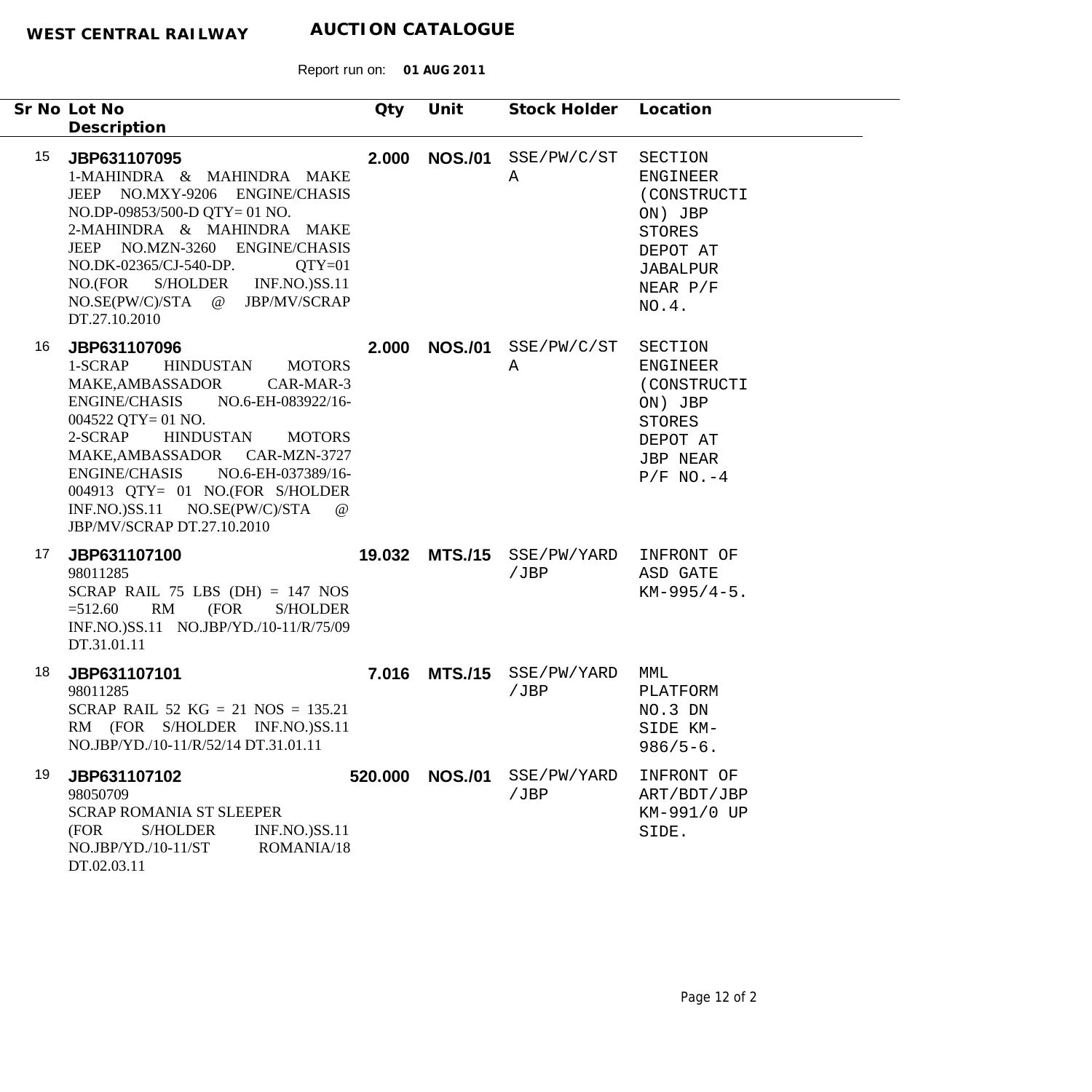|    | Sr No Lot No                                                                                                                                                                                                                                                                                                                              | Qty    | Unit           | Stock Holder Location                            |                                                                                                                           |
|----|-------------------------------------------------------------------------------------------------------------------------------------------------------------------------------------------------------------------------------------------------------------------------------------------------------------------------------------------|--------|----------------|--------------------------------------------------|---------------------------------------------------------------------------------------------------------------------------|
|    | Description                                                                                                                                                                                                                                                                                                                               |        |                |                                                  |                                                                                                                           |
| 20 | JBP631107103<br>98011285<br>SCRAP RAIL 69 LBS = $45$ NOS = $312.15$<br>RM<br>S/HOLDER<br>(FOR<br><b>INF.NO.)SS.11</b><br>NO.JBP/YD./2010-11/R-69/17 DT.02.03.11                                                                                                                                                                           |        |                | 10.679 MTS./15 SSE/PW/YD./<br>JBP                | INFRONT OF<br>ASD GATE<br>$KM-995/4-5$ .                                                                                  |
| 21 | JBP631107104<br>1-SCRAP TATA MAKE TRUCK NO.MKA-<br>1212 ENGINE/CHASIS NO.692-D022-<br>$79934/344052 - 2 - 72162 = 01$ NO.<br>2-SCRAP TATA MAKE TRUCK NO.CPK-<br><b>ENGINE/CHASIS</b><br>6052<br>NO.692-D-<br>$01090165/344073084491 = 01$ NO. (FOR<br>S/HOLDER<br><b>INF.NO.)SS.11</b><br>NO.SE(PW/C)STA @ JBP/MV/SCRAP<br>DT.27.10.2010. | 2.000  |                | NOS./01 SSE/PW/C/KT<br>Е                         | SECTION<br><b>ENGINEER</b><br>(CONSTRUCTI<br>ON) JBP<br><b>STORES</b><br>DEPOT AT<br><b>JBP NEAR</b><br>PLATFORM<br>NO.4. |
| 22 | JBP631107115<br>CONSISTING OF<br><b>SCRAP</b><br>LIGHT<br>MELTING ,BODY PATCH, FLOOR<br>PATCH, LOCK PLATE FOR CTRB, MSC<br>CORODED AND RUSTED RELEASED<br>FROM BOXN WAGON (FOR S/HOLDER<br><b>DEPOT</b><br>INF.N0.<br>S/HOLDER LOT<br>NO.JBP/NKJ/C&W/MS/06/11/171 DT.NIL                                                                  |        | 15.000 MTS./15 | SSE/C&W/SSE<br>/ROH<br>SHED/NKJ                  | MATERIAL<br>WILL BE<br>SUPPLIED IN<br>SSE/C&W/OSL<br>ROH COMPLEX<br>NKJ.                                                  |
| 23 | JBP631107118<br>SCRAP CS CONSISTING OF CASNUB<br><b>SIDE</b><br>TROLLY, BOLSTER<br>FRAME.<br>PLANK, RELEASED FROM BOXN<br>WAGON.(FOR<br>S/HOLDER<br>INF.N0.<br><b>DEPOT</b><br><b>S/HOLDER</b><br><b>LOT</b><br>DT.NIL<br>NO.JBP/NKJ/C&W/MS/06/11/175                                                                                     | 10.000 |                | MTS./15 SSE/C&W/SSE MATERIAL<br>/ROH<br>SHED/NKJ | WILL BE<br>SUPPLIED IN<br>SSE/C&W/OSL<br>/ROH<br><b>COMPLEX</b><br>NKJ.                                                   |
| 24 | JBP631108119<br>98011285<br>SCRAP RAILS 90 LBS ABOVE 1 MTR<br>$LONG = 34 NOS = 356.47 RM (FOR)$<br><b>S/HOLDER</b><br><b>INF.NO.)SS.11</b><br>NO.SSE/(PW)/STA/RAILS/90<br>LBS/37<br>DT.12.03.11.                                                                                                                                          | 15.902 |                | MTS./15 SSE/PW/STA                               | $KM-1175/2-3$<br>UP SIDE.                                                                                                 |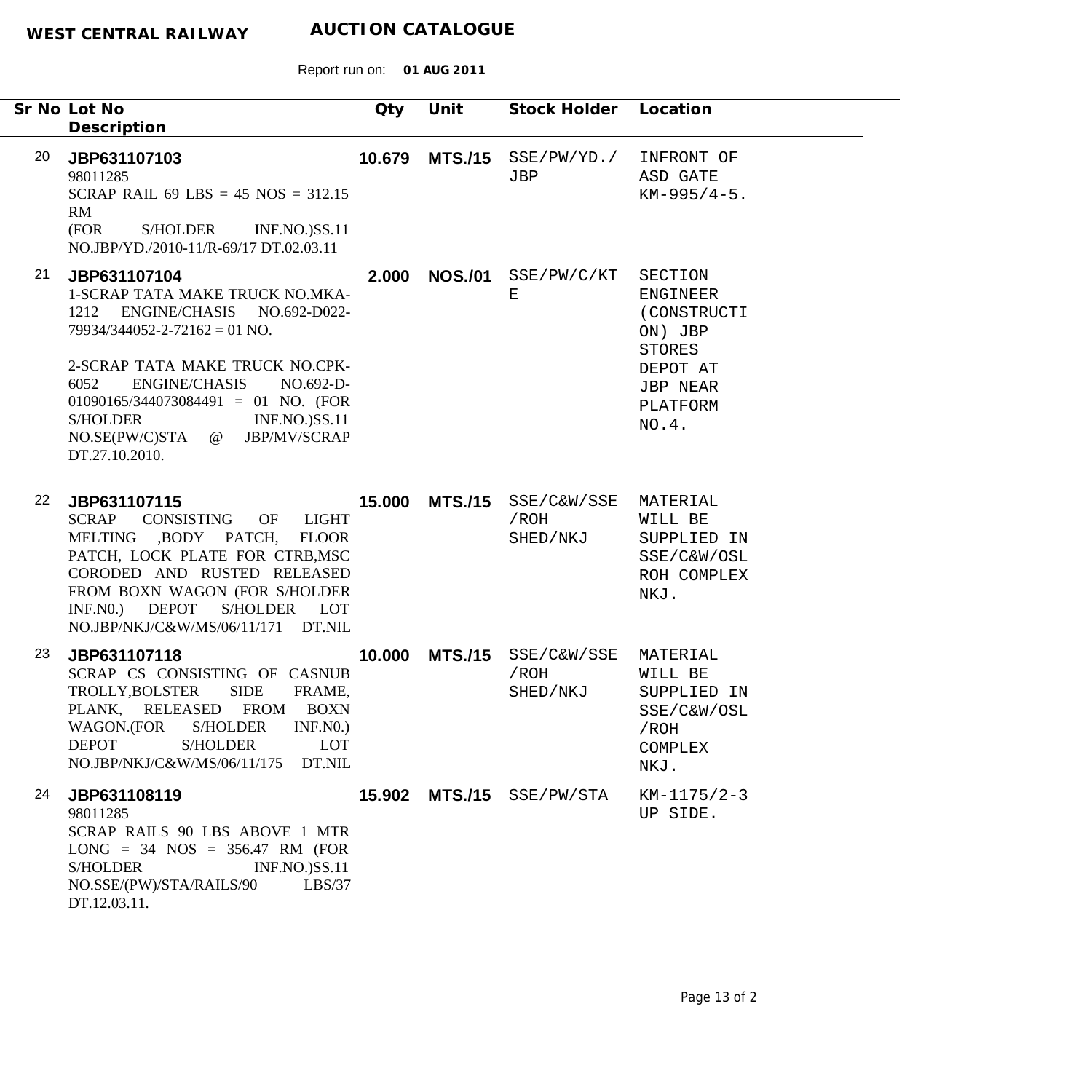| Sr No Lot No<br>Description                                                                                                                | Qty                                                                                                                           | Unit           | Stock Holder Location      |                                                                                                                                                       |  |
|--------------------------------------------------------------------------------------------------------------------------------------------|-------------------------------------------------------------------------------------------------------------------------------|----------------|----------------------------|-------------------------------------------------------------------------------------------------------------------------------------------------------|--|
| 25<br>JBP631108120<br>98011285<br>NO.SSE/(PW)/STA/RAILS/52<br>DT.12.03.11.                                                                 | 161.472<br>SCRAP RAILS 52 KG ABOVE 1 MTR<br>$LONG = 278 NOS = 3111.82 RM IN 5$<br>STACK. (FOR S/HOLDER INF.NO.)SS.11<br>KG/38 | <b>MTS./15</b> | SSE/PW/STA                 | $KM-1174/0-1$<br>UP SIDE, KM-<br>$1174/2 - 3$ UP<br>SIDE, KM-<br>1174/7-9 UP<br>SIDE, KM-<br>$1174/5 - 6$ DN<br>SIDE, KM-<br>$1175/1 - 2 DN$<br>SIDE. |  |
| 26<br>JBP631108121<br>98011285<br>NO.SSE/(PW)/STA/RAILS/52<br>DT.21.04.11.                                                                 | SCRAP RAILS 52 KG ABOVE 1 MTR<br>$LONG = 148 NOS = 1190.47 RM IN 2$<br>STACK. (FOR S/HOLDER INF.NO.)SS.11<br>KG/39            |                | 61.773 MTS./15 SSE/PW/STA  | $KM-1178/5-6$<br>UP<br>SIDE, 1178/6<br>-7 UP SIDE.                                                                                                    |  |
| 27<br>JBP631108122<br>98080015<br>NO.KHBJ/SS.11/SC/CI<br>DT.14.04.11.                                                                      | 841.000<br>SCRAP CI GR.I CST-9 SINGLE INTACT<br>PLATE (FOR S/HOLDER INF.NO.)SS.11<br>$GR-I/36$                                | <b>NOS./01</b> | SSE/PW/KHBJ                | KM-1131/5-<br>1131/6<br>OFFICE<br>COMPOUND<br>SSE/PWAY/KH<br>BJ.                                                                                      |  |
| 28<br>JBP631108123<br>98080015<br>I/33 DT.15.09.10.                                                                                        | SCRAP CI GR.I CST-9 SINGLE BROKEN<br>PLATE IN 14 STACK. (FOR S/HOLDER<br>INF.NO.)SS.11 NO.KHBJ/SS.11/SC/CI GR-                | 53.462 MTS./15 | SSE/PW/KHBJ                | $KM-1131/5-$<br>6, PWI<br>OFFICE<br>COMPOUND<br>KHBJ.                                                                                                 |  |
| MODE OF DELIVERY BY ACTUAL WT.<br>29<br>JBP631108124<br>98050709<br>(BG)INTACT.(FOR<br>$NO.$ ) $SSI1$<br>SLEEPER-171LBS<br>12/04DT18.05.11 | SCRAP STEEL THROUGH SL.171LBS<br>S/HOLSER<br>INF.<br>NO.JBP/SHR/SC.STEEL-<br>$INT. /11-$                                      |                | 632.000 NOS./01 SSE/PW/SHR | 1.KM1028/5-<br>6-DN SIDE<br>$2.$ KM-<br>$1028/6 - 7 - DN$<br>SIDE                                                                                     |  |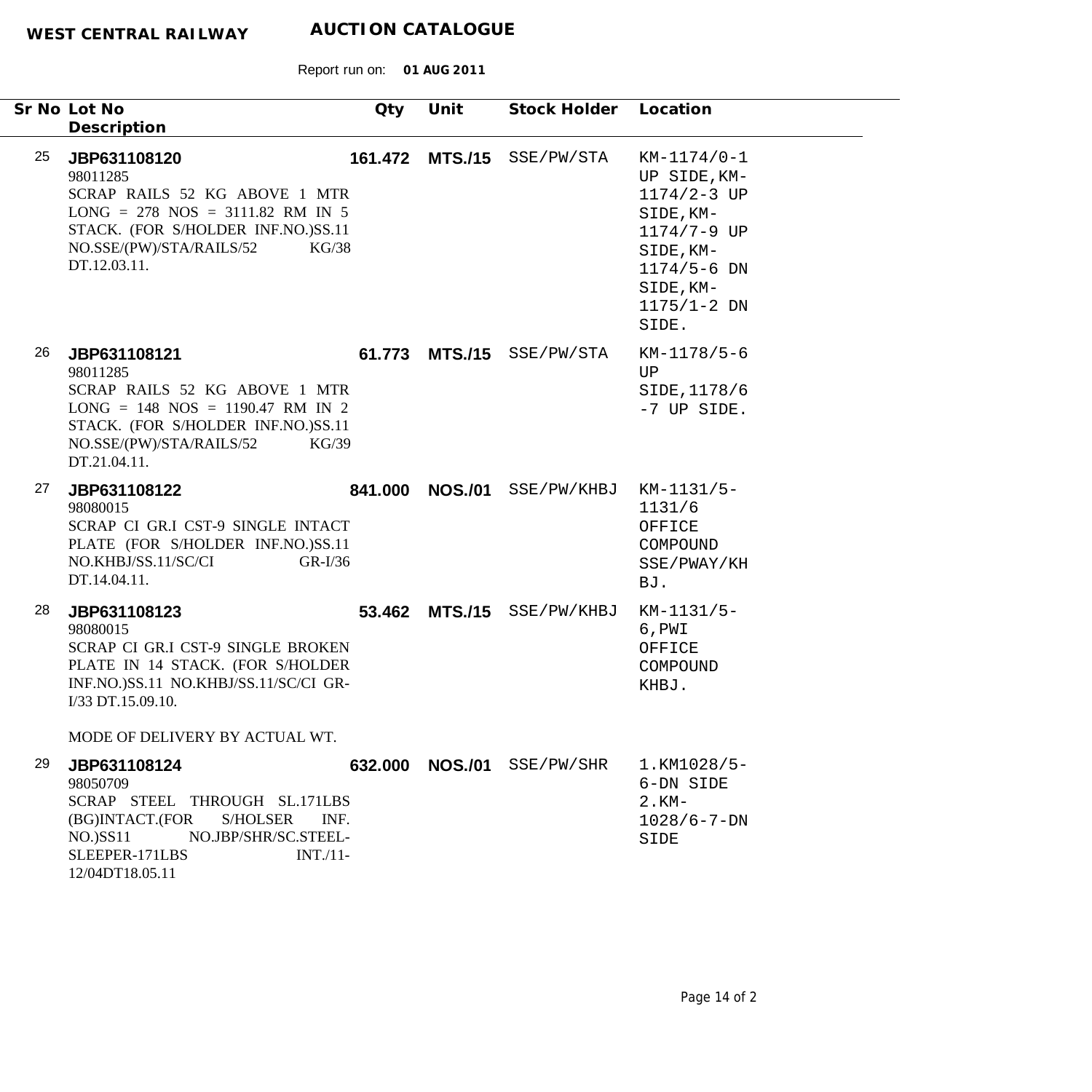|    | Sr No Lot No<br>Description                                                                                                                                                                                                                                                                                                   | Qty     | Unit             | Stock Holder Location |                                                                                                        |
|----|-------------------------------------------------------------------------------------------------------------------------------------------------------------------------------------------------------------------------------------------------------------------------------------------------------------------------------|---------|------------------|-----------------------|--------------------------------------------------------------------------------------------------------|
| 30 | JBP631108125<br>98050709<br>SCRAP STEEL TH. INT. SLEEPER168 LBS<br>IN04 STACK (FOR S/HOLDER INF.NO)<br>SS11 NOJBP/SHR/SC.STEEL-SL-168LBS<br>INT/11-12/03DT17.05.11                                                                                                                                                            |         | 406.000 NOS./01  | SSE/PW/SHR            | $1 - KM1028 - 3 -$<br>4 DN SIDE<br>$2 - KM - 1028 -$<br>4-5 DN SIDE<br>$3 - KM1028 - 6 -$<br>7 DN SIDE |
| 31 | JBP631108126<br>98080015<br>SCRAP CST-9 PLATE INTACT(BG) (FOR<br>INF.NO<br><b>SS11</b><br><b>S/HOLDER</b><br>NOJBP/SHR/SCRAP/CST-9INT./11-12/05<br>DT28.05.11                                                                                                                                                                 |         | 1356.000 NOS./01 | SSE/PW/SHR            | $1 - KM1050/8 -$<br>9 UP SIDE2-<br>KM1050/8-9<br>DN SIDE                                               |
| 32 | JBP631108127<br>98080015<br>SCRAP CI GR.I CST-9 SINGLE INTACT<br>PLATE IN 2 STACK.(FOR S/HOLDER<br>INF.NO.)SS.11 NO.KHBJ/SS.11/SE.CI.GR.-<br>I/26 DT.22.06.2009.                                                                                                                                                              | 693.000 |                  | NOS./01 SSE/PW/KHBJ   | KM-1100/9-<br>1101/0 LEK<br>HALT.                                                                      |
| 33 | JBP631108128<br>SCRAP CONDEMNED 8 WHEELER<br>COACHES WITHOUT WHEEL SET WITH<br>AXLE BOX, BOGIE ITEMS AIR BRAKE<br><b>FURNISHING</b><br><b>FITTING</b><br><b>AND</b><br>CARPENTRY ITEM. CAOACH NO.1-<br>85491GS, 2-86052 WGACCW, 3-86204<br>WGSCN (FOR S/HOLDER INF.NO.)SS.11<br>NO.LOT NO.JBP/NKJ/COACHES/07/11/180<br>DT.NIL | 44.000  |                  | MTS./15 SSE/C&W/NKJ   | NPOH SHED<br>NSL NKJ.                                                                                  |
|    | RETURNABLE ITEMS AS PER CME WCR<br><b>LETTER</b><br>NO.WCR/M/C/02/705<br><b>VOL.II</b><br>DTD.28.04.2011. ATTACHED.                                                                                                                                                                                                           |         |                  |                       |                                                                                                        |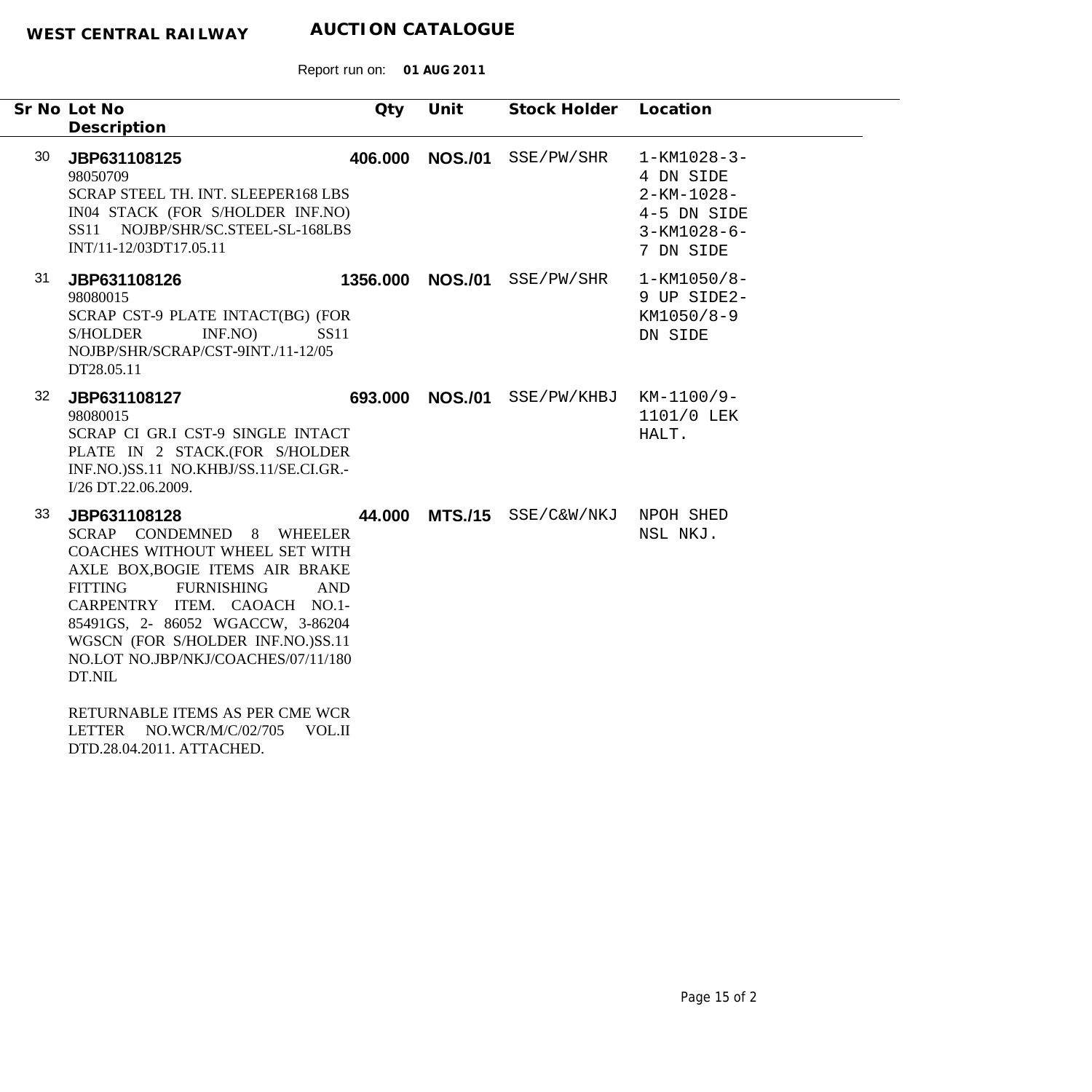Report run on: **01 AUG 2011**

|    | Sr No Lot No<br>Description                                                                                                               | Qty      | Unit            | Stock Holder Location |                                                                                                                                                                                                                                      |
|----|-------------------------------------------------------------------------------------------------------------------------------------------|----------|-----------------|-----------------------|--------------------------------------------------------------------------------------------------------------------------------------------------------------------------------------------------------------------------------------|
| 34 | JBP631108129<br>98080015<br>SCRAP CST-9 GR.I INTACT IN 9<br>STACK.(FOR S/HOLDER INF.NO.)SS.11<br>NO.S4/NKJ/PW/CI/11-12/04 DT.04.06.11     | 1098.000 | <b>NOS./01</b>  | SSE/PW/NKJ            | 1-URDI/1105<br>TGI<br>RECEVING<br>YARD<br>URDI/1153<br>$2 - KM - 1030/1$<br>UP RD.KM-<br>$1030/2$ 3-<br>URDI/1227<br>TGI<br>RECEIVING<br>YARD.URDI/1<br>$263 + -$<br>URDI/1303<br>TO<br>URDI/1333<br>6-URDI/1401<br>TO<br>URDI/2409. |
| 35 | JBP631108130<br>98080015<br>SCRAP CST-9 (S) GR.I INTACT IN 6<br>STACK.(FOR S/HOLDER INF.NO.)SS.11<br>NO.S4/NKJ/PW/CI/11-12/03 DT.27.05.11 |          | 551.000 NOS./01 | SSE/PW/NKJ            | $1 - KM - 1031/4$<br>TO 1031/9.                                                                                                                                                                                                      |
| 36 | JBP631108131<br>98080015<br>SCRAP CST-9 GR.I INTACT IN 10<br>STACK.(FOR S/HOLDER INF.NO.)SS.11<br>NO.S4/NKJ/PW/CI/11-12/01 DT.13.05.11    | 1676.000 | <b>NOS./01</b>  | SSE/PW/NKJ            | $1-TL/1009$<br>TO TL/1001<br>NEAR ARE<br>TRIPE SHED<br>2-URDI/1446<br>TO TL/1017<br>NEAR ARE<br>TRIPE SHED<br>3-URDI/1435<br>TO<br>URDI/1453<br>$4 - 1031/13$<br>TO BP/1013<br>NEAR ARE<br>CYM OFFICE.                               |

٠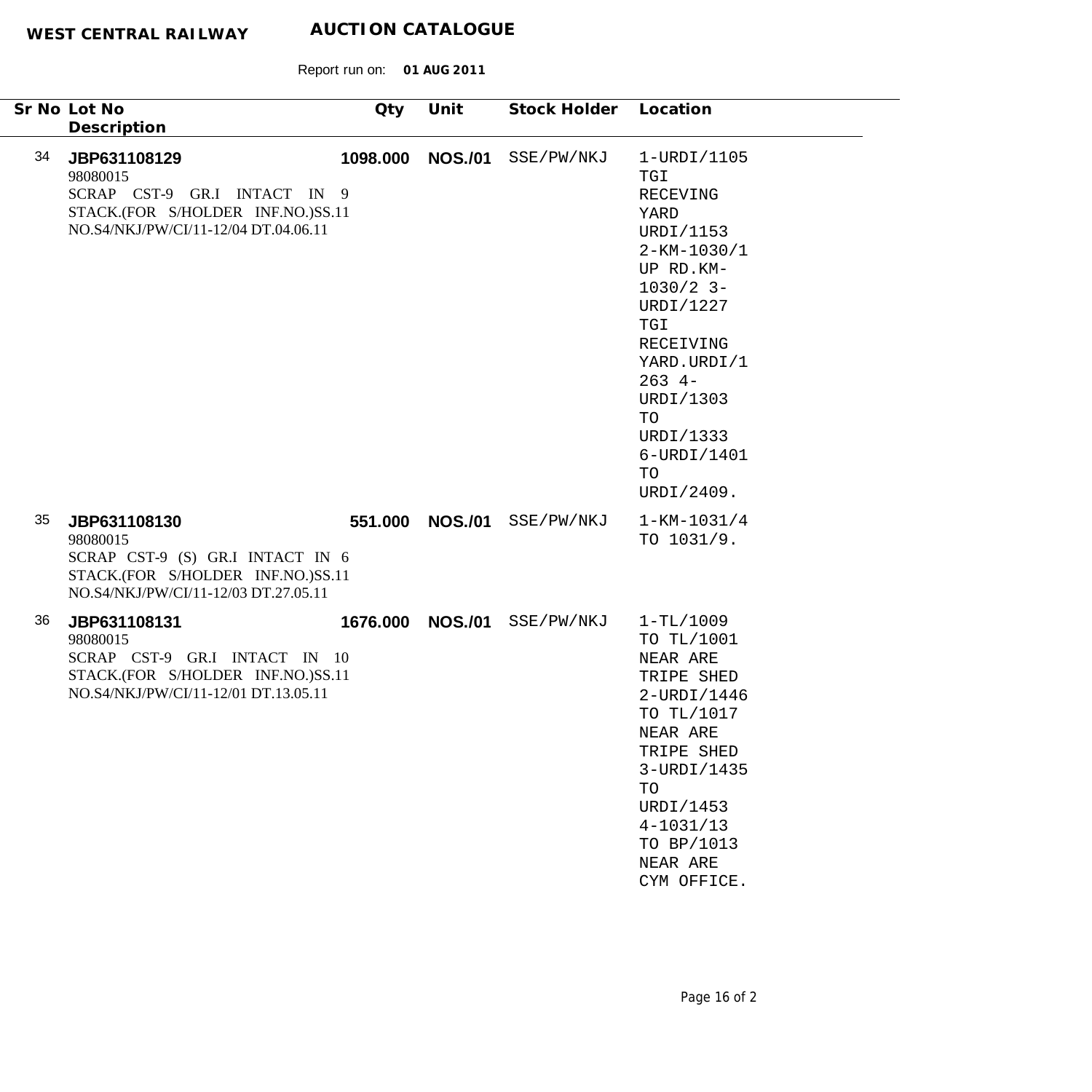|    | Sr No Lot No<br>Description                                                                                                                                                                                                  | Qty | Unit | Stock Holder Location      |                                                                                                                                                                                     |
|----|------------------------------------------------------------------------------------------------------------------------------------------------------------------------------------------------------------------------------|-----|------|----------------------------|-------------------------------------------------------------------------------------------------------------------------------------------------------------------------------------|
| 37 | JBP631108132<br>98080015<br>SCRAP CST-9 GR.I BROKEN IN 02<br>STACK.(FOR S/HOLDER INF.NO.)SS.11<br>NO.S4/NKJ/PW/CI/11-12/08 DT.18.06.11<br>MODE OF DELIVERY BY ACTUAL WT.                                                     |     |      | 18.422 MTS./15 SSE/PW/NKJ  | $1-URDI/1333$<br>TO<br>URDI/2385<br>2-URDI/1333<br>TO<br>URDI/2385.                                                                                                                 |
| 38 | JBP631108133<br>98011285<br>SCRAP RAIL 52 KG = 87 NOS = $418.76$<br>RM<br>(FOR<br><b>S/HOLDER</b><br><b>INF.NO.)SS.11</b><br>NO.SGAM/SS.11/<br>RAIL/010-011/09<br>DT.26.02.11                                                |     |      | 21.729 MTS./15 SSE/PW/SGAM | MATERIAL<br>RELEASED<br>FROM TRACK<br>ON SECTION<br>BET.BSDL-<br>SGAM STACK<br>ON KM-<br>1282/1 TO<br>KM-1284/7<br>TP & NTP<br>SIDE.                                                |
| 39 | JBP631108134<br>98050709<br>SCRAP STS SLEEPER P&CROSSING<br>$INTACT. = 388 NOS = 1350.47 RM$<br>S/HOLDER<br><b>INF.NO.)SS.11</b><br>(FOR<br>NO.SGAM/SS.11 STS/P&XING/011-012/05<br>DT.15.05.2011.<br>MODE OF DELIVERY BY RM. |     |      | 47.942 MTS./15 SSE/PW/SGAM | MATERIAL<br>RELEASED<br>FROM TSR<br>WORK<br>BET. SECTION<br>STACK ON<br>$KM-1284/7-8$<br>$TP, KM-$<br>$1284/8 - 9$<br>$TP, KM-$<br>$1284/9-$<br>1285/1 NTP<br>SIDE AT<br>SGAM YARD. |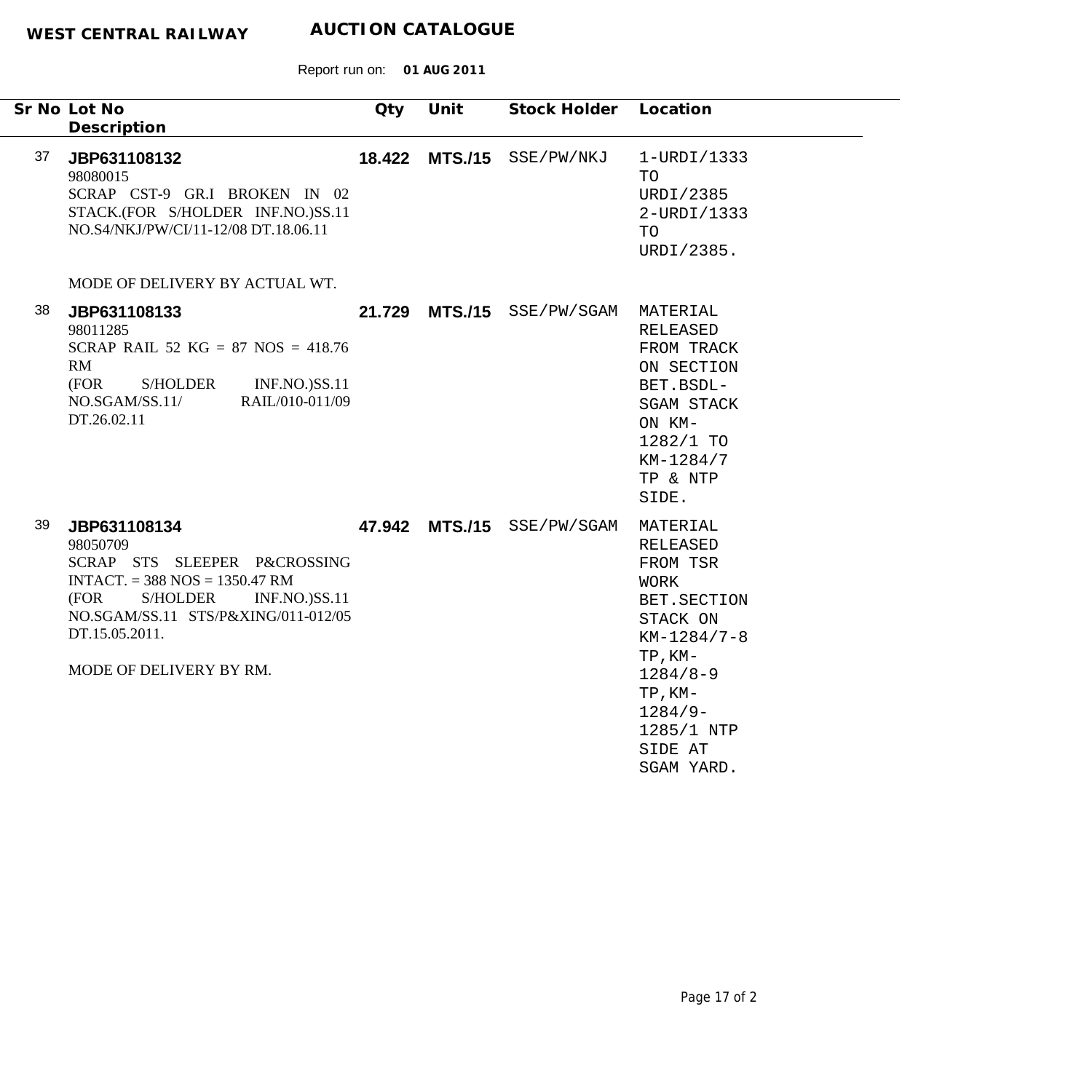| Sr No Lot No<br>Description                                               |                                                                                                                                                                                      | Qty     | Unit           | Stock Holder               | Location                                                                                                                                                                                                                                                                          |
|---------------------------------------------------------------------------|--------------------------------------------------------------------------------------------------------------------------------------------------------------------------------------|---------|----------------|----------------------------|-----------------------------------------------------------------------------------------------------------------------------------------------------------------------------------------------------------------------------------------------------------------------------------|
| 40<br>JBP631108135<br>98050709<br>(FOR<br>NO.SGAM/SS.11<br>DT.30.04.2011. | SCRAP STS SLEEPERS 171 LBS INTACT.<br><b>S/HOLDER</b><br><b>INF.NO.)SS.11</b><br>SCSTS/011-012/03                                                                                    | 443.000 | <b>NOS./01</b> | SSE/PW/SGAM                | MATERIAL<br>RELAESED<br>FROM TSR<br><b>WORK</b><br>BET. SECTION<br>STACK ON 1-<br>KM-1284/9<br>TO 1285/0<br>NTP 2-KM-<br>$1285/1 - 2$<br>NTP 3-KM-<br>$1285/1 - 2$<br>NTP 4-KM-<br>$1285/1 - 2$<br>NTP 5-KM-<br>$1285/1 - 2$<br>NTP 6-KM-<br>$1285/1 - 2$<br>NTP.AT SGAM<br>YARD. |
| 41<br>JBP631108136<br>98050709<br>(FOR<br>NO.SGAM/SS.11<br>DT.05.02.2011. | SCRAP ST SLEEPER 168 LBS INTACT.<br><b>INF.NO.)SS.11</b><br><b>S/HOLDER</b><br>SCSTS/011-012/04                                                                                      | 309.000 | <b>NOS./01</b> | SSE/PW/SGAM                | MATERIAL<br>RELEASED<br>FROM TSR<br>WORK BET.<br>SECTION<br>STACK ON<br>KM-1284/9<br>TO 1285/2<br>NTP SIDE AT<br>SGAM YARD                                                                                                                                                        |
| 42<br>JBP631108137<br>98050035<br><b>MTS</b><br>(FOR                      | 1-SCRAP MELTING COTTERS = 48 MTS<br>2-SCRAP MELTING TWO WAY $KEY = 50$<br>S/HOLDER<br><b>INF.NO.)SS.11</b><br>NO.KHBJ/MS/MELTING/39 DT.02.07.2011.<br>MODE OF DELIVERY BY ACTUAL WT. |         |                | 98.000 MTS./15 SSE/PW/KHBJ | MATERIAL<br>RELEASED<br>FROM TSR BY<br>TRT<br>$(1088/0 -$<br>1118/7) KM-<br>$1131/5-6$<br>KHBJ OFFICE<br>COMPOUND.                                                                                                                                                                |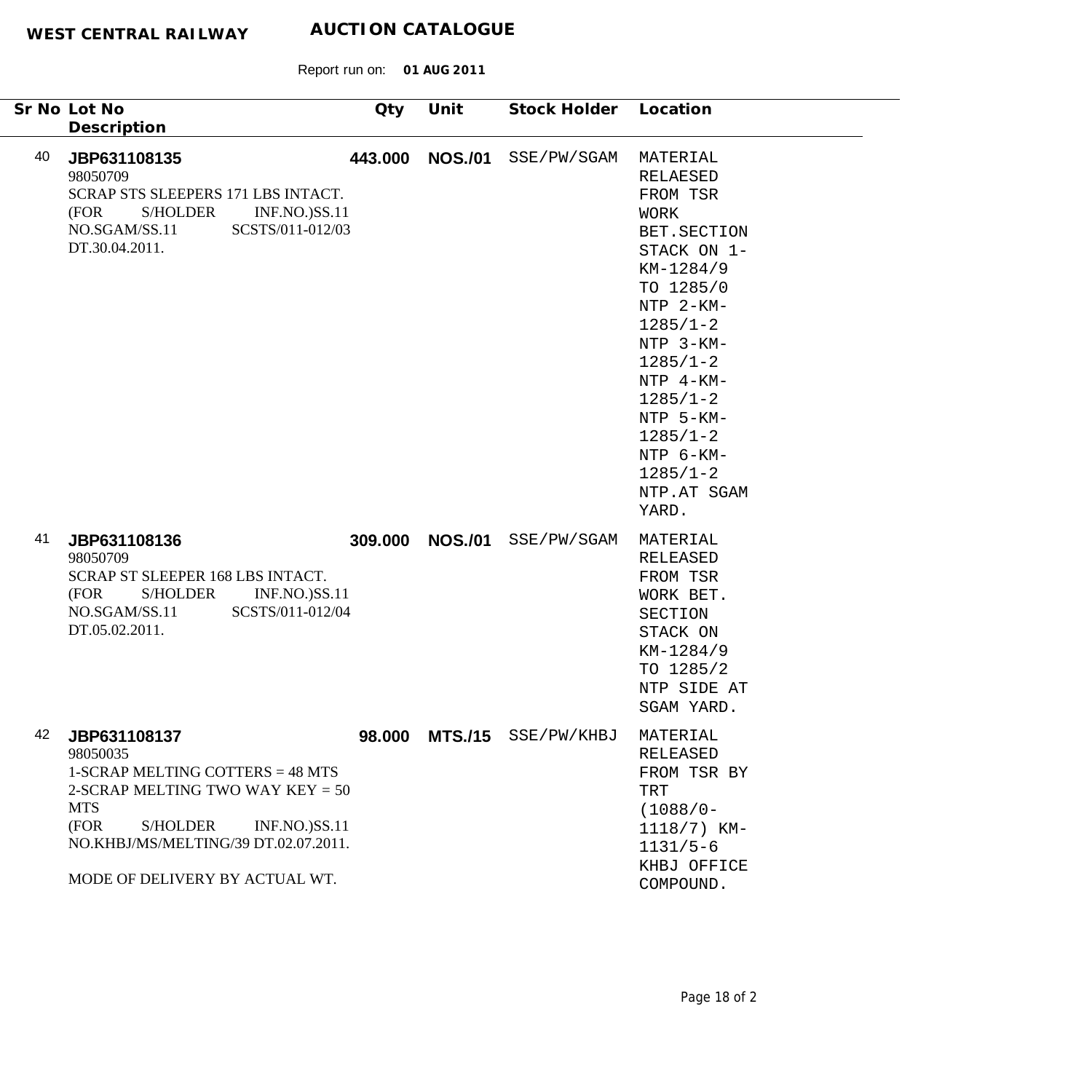Report run on: **01 AUG 2011**

|    | Sr No Lot No<br>Description                                                                                                                             |                              | Qty   | Unit | Stock Holder        | Location                                       |
|----|---------------------------------------------------------------------------------------------------------------------------------------------------------|------------------------------|-------|------|---------------------|------------------------------------------------|
| 43 | JBP631108138<br>98080015<br>SCRAP CI GR.I CST-9 SINGLE BROKEN<br>PLATE IN 02 STACK.<br><b>S/HOLDER</b><br>(FOR<br>NO.KHBJ/SS.11/SC.CI<br>DT.02.07.2011. | $INF.NO.$ $SS.11$<br>GR.I/38 | 9.855 |      | MTS./15 SSE/PW/KHBJ | KM-1131/5-6<br>PWI OFFICE<br>COMPOUND<br>KHBJ. |
|    | MODE OF DELIVERY BY ACTUAL WT.                                                                                                                          |                              |       |      |                     |                                                |

Note:- Scrap Lead acid batteries/Lead sludge, waste oil, drained lube oil, scrap transformer oil waste grease etc can be bid upon only by the firms having valid registration with the Ministry of Environment and Forests, Govt. of India as authorized recyclers/reprocessors of these items and having environmentally sound management facilities for the purpose. The persons actually bidding on behalf of a firm should have original/attested copy of the registration certificate and an authority letter in original on firm's letterhead to bid in the auction on behalf of that firm.